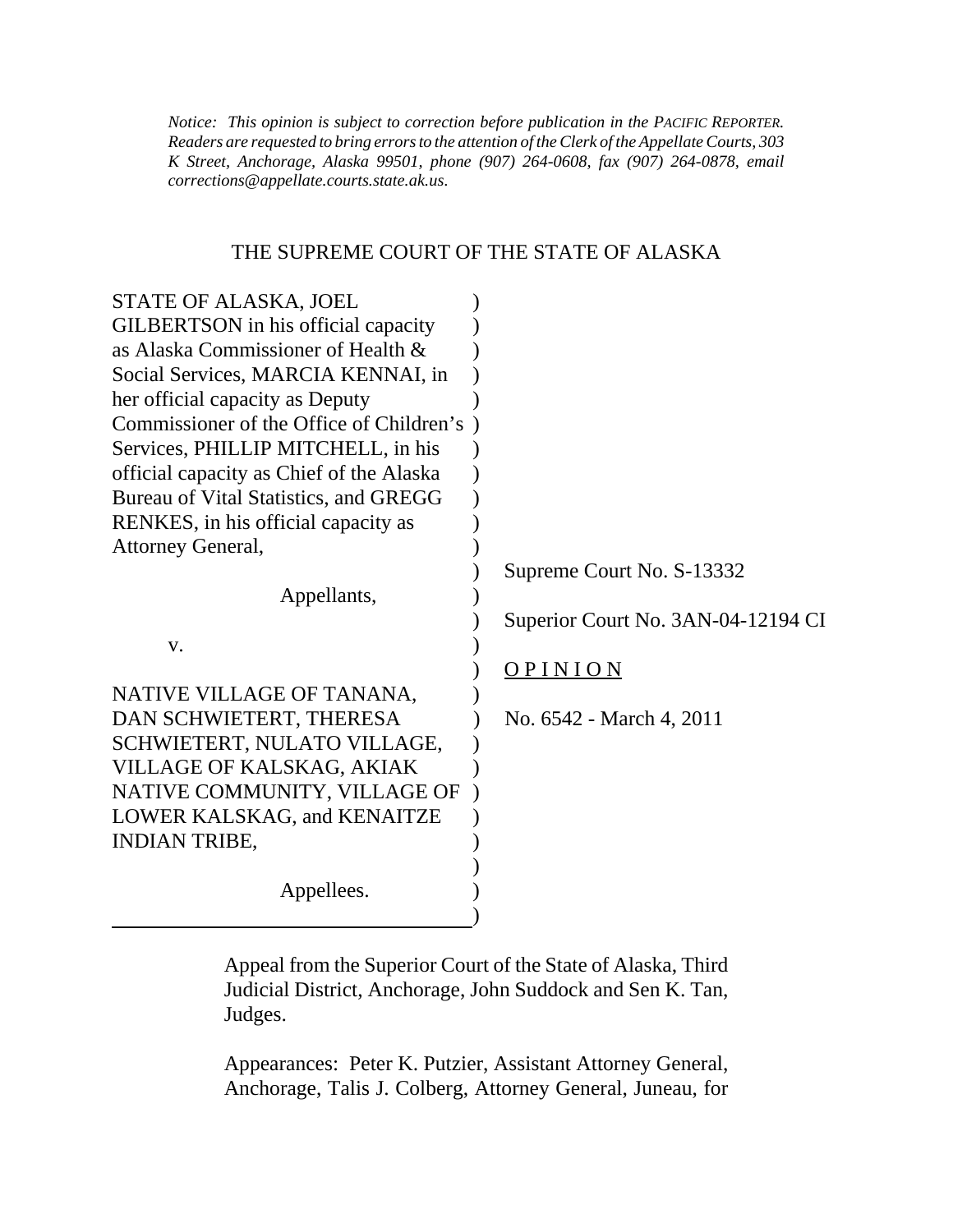Appellants. Heather Kendall-Miller, Native American Rights Fund, Anchorage, Lloyd B. Miller, Sonosky, Chambers, Sachse, Miller & Munson, LLP, Anchorage, and Andy Harrington, Alaska Legal Services Corporation, Fairbanks, for Appellees.

Before: Carpeneti, Chief Justice, Fabe, Winfree, and Christen, Justices. [Stowers, Justice, not participating.]

WINFREE, Justice.

### **I. INTRODUCTION**

In this case we revisit ripeness and tribal sovereignty decisions intersecting in a dispute between the State of Alaska and a number of Alaska Native tribes. Procedurally, we are asked whether the narrowed view of ripeness announced in *Brause v. State, Department of Health & Social Services*<sup>1</sup> and recently applied in *State v. ACLU* of Alaska<sup>2</sup> requires dismissal of this case without reaching its merits. Substantively, we are asked (1) whether the inherent sovereign jurisdiction of Alaska Native tribes recognized over a decade ago in *John v. Baker*<sup>3</sup> includes the initiation of "child custody proceedings" as that term is used in the Indian Child Welfare Act (ICWA), and (2) if so, whether tribal court judgments in those proceedings are entitled to full faith and credit by the State.

We conclude that this dispute is ripe for a limited decision, acknowledging that further refinements and qualifications must arise from future adjudications based on specific factual scenarios. Today we decide that (1) federally recognized Alaska Native tribes are not necessarily precluded from exercising inherent sovereign jurisdiction to

**<sup>1</sup>**21 P.3d 357 (Alaska 2001).

**<sup>2</sup>**204 P.3d 364 (Alaska 2009).

**<sup>3</sup>**982 P.2d 738 (Alaska 1999).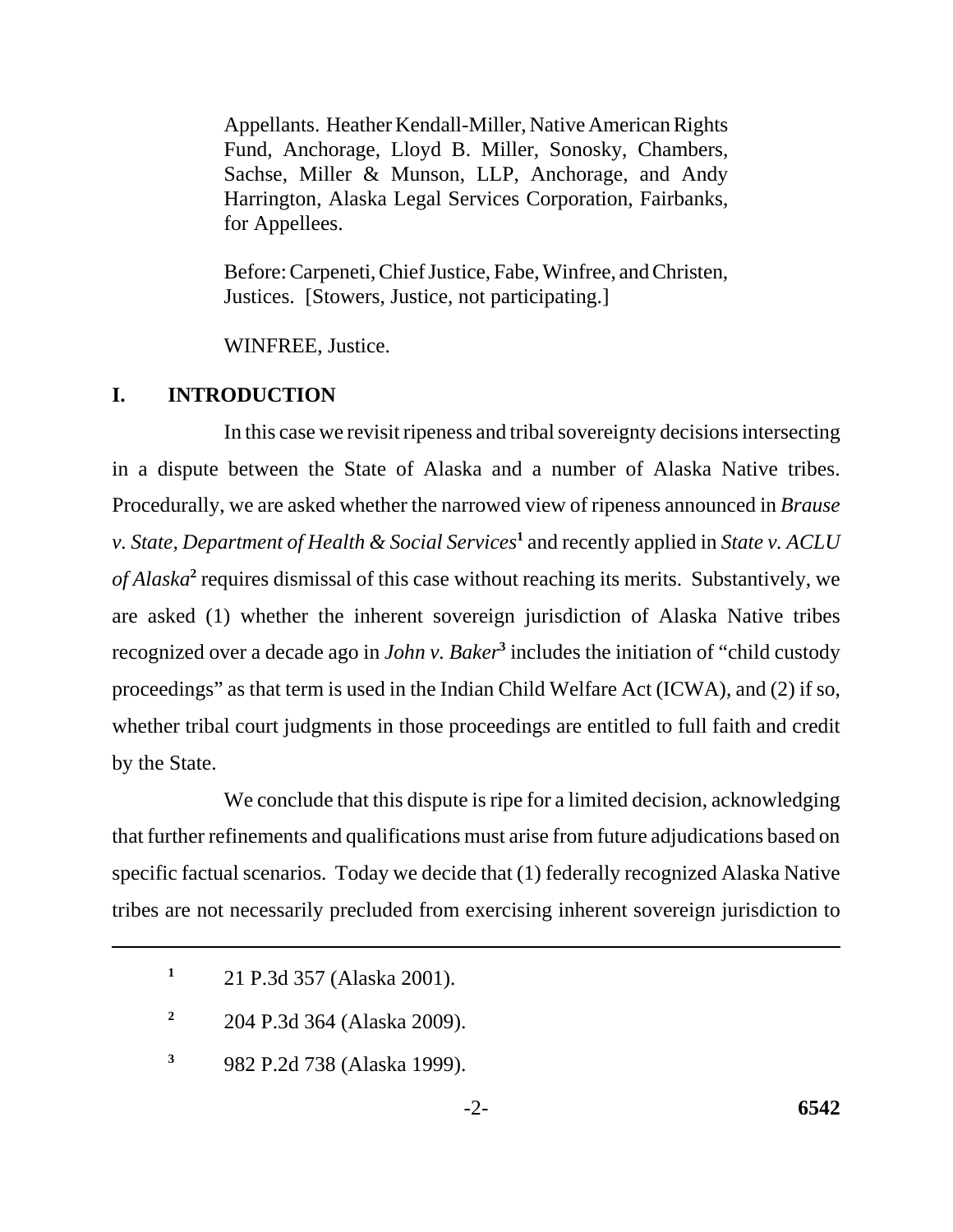initiate "child custody proceedings" as ICWA defines that term, and (2) judgments issued in those proceedings may be entitled to full faith and credit by the State under ICWA. But lack of specific facts precludes us from defining the extent of any individual Alaska Native tribe's inherent sovereign jurisdiction to initiate "child custody proceedings" or the standards for determining which judgments would be entitled to full faith and credit by the State.

### **II. PROCEEDINGS**

Native Village of Tanana (Tanana), Nulato Village (Nulato), Akiak Native Community (Akiak), Village of Kalskag (Kalskag), Village of Lower Kalskag (Lower Kalskag), and Kenaitze Indian Tribe (Kenaitze) are recognized as Indian tribes by the United States Department of the Interior,<sup>4</sup> and all but Kenaitze are listed as "Alaska Native villages" under the Alaska Native Claims Settlement Act (ANCSA).**<sup>5</sup>** In this opinion, we refer to the tribal appellees collectively as "the Tribes."**<sup>6</sup>**

The Tanana Tribal Court, the Nulato Tribal Council, and the Kenaitze Tribal Court all hear children's proceedings initiated by their tribes or transferred from state court, and they issue decrees establishing protection, guardianship, and custody of

<sup>&</sup>lt;sup>4</sup>Indian Entities Recognized and Eligible to Receive Services from the United States Bureau of Indian Affairs, 58 Fed. Reg. 54,364, 54,368-69 (Oct. 21, 1993) (listing federally recognized tribes); Indian Entities Recognized and Eligible to Receive Services from the United States Bureau of Indian Affairs, 68 Fed. Reg. 68,180, 68,183-84 (Dec. 5, 2003) (same).

**<sup>5</sup>**43 U.S.C. §§ 1602(c), 1610(b) (2000).

**<sup>6</sup>** The individual appellees, Dan and Theresa Schwietert, adopted a specialneeds Alaska Native child through the Tanana Tribal Court in June 2004 and received a birth certificate from the State. Although plaintiffs below, the Schwieterts participated in the litigation in a collateral supporting role to the Tribes, and the final judgment does not mention the Schwieterts.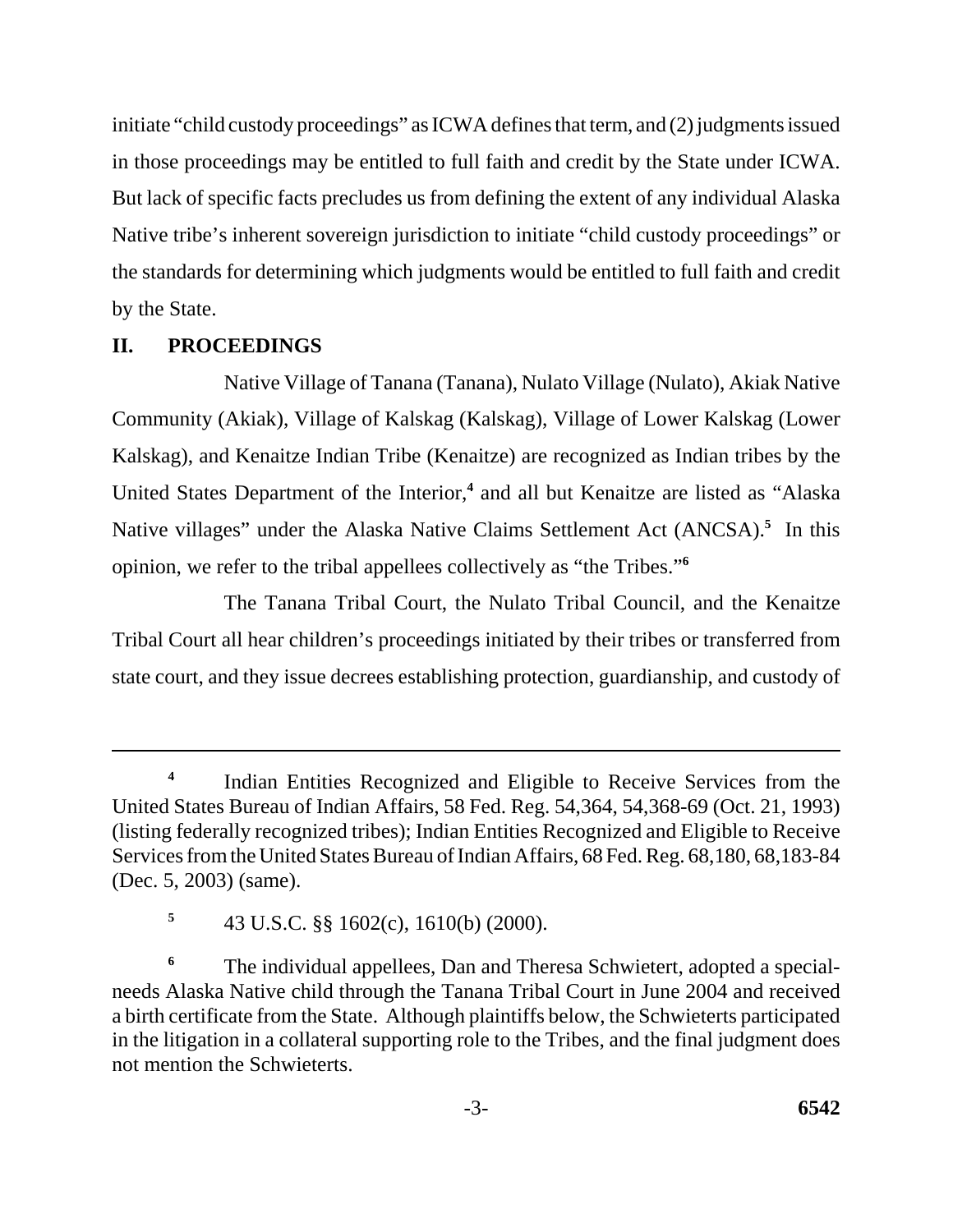children.**<sup>7</sup>** Akiak's Quanerceraarviat Tribal Court hears children's cases, including tribally initiated child protection cases, and issues orders and adoption decrees. The Kalskag Traditional Council initiates child protection proceedings. The Lower Kalskag Tribal Court hears matters involving allegations of child abuse or neglect.

In late October 2004 the Tribes<sup>8</sup> sued the State of Alaska and — in their official capacities — the Attorney General and heads of the Office of Children's Services (OCS), Bureau of Vital Statistics (BVS), and Department of Health and Social Services (DHSS), collectively "the State." The Tribes alleged that based on an October 1, 2004 opinion letter from then-Attorney General Gregg Renkes (2004 Attorney General Opinion), the State adopted a policy and began taking official action to interfere with tribal rights under ICWA and to deny full faith and credit to tribal adoption decrees and orders issued in tribally initiated child protection cases. The Tribes sought declaratory relief recognizing that Alaska Native tribes "possess inherent and concurrent jurisdiction to adjudicate children's proceedings and issue tribal court decrees" and injunctive relief forcing "the [S]tate and its agencies to grant full faith and credit to tribal court decrees as required by law."

In late December 2004 the State moved to dismiss the suit on ripeness grounds. In response the Tribes moved for leave to file an amended complaint in early January 2005, which the State opposed on ripeness and futility grounds. The superior court granted the Tribes' motion in early March 2005 and accepted the amended

<sup>&</sup>lt;sup>7</sup> ICWA defines "tribal court" in relevant part as "a court with jurisdiction over child custody proceedings and which is . . . established and operated under the code or custom of an Indian tribe, or any other administrative body of a tribe which is vested with authority over child custody proceedings." 25 U.S.C. § 1903(12) (2000).

**<sup>8</sup>**The original five plaintiff tribes were Tanana, Nulato, Kalskag, Akiak, and Lower Kalskag. The Tribes amended their complaint twice to add plaintiffs: first to add the Schweiterts and second to add Kenaitze.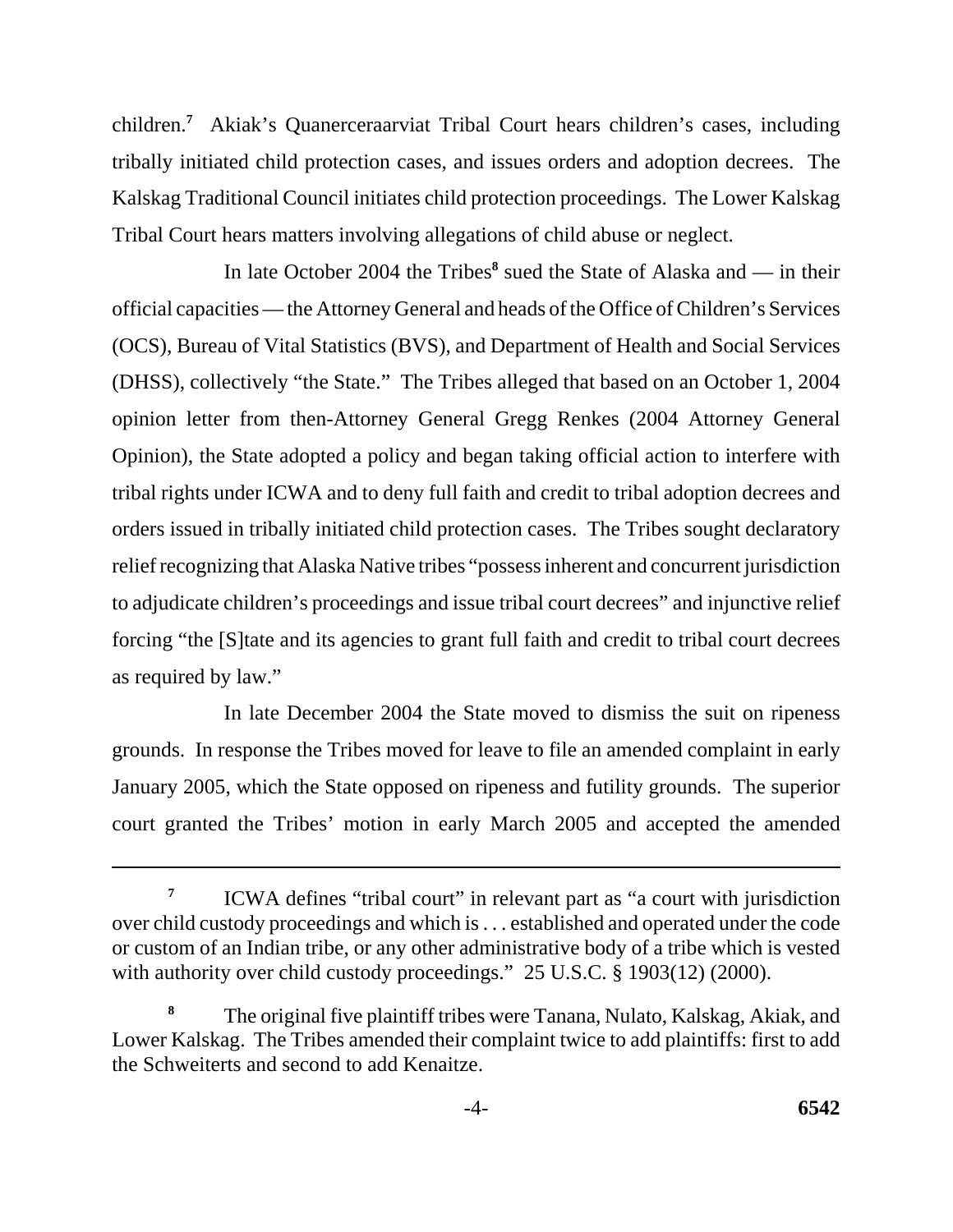complaint. After oral argument Superior Court Judge John Suddock subsequently denied the State's dismissal motion from the bench, stating in part:

> [A]s the pleading<sup>[]</sup> says, the tribal courts are behaving as if they have original jurisdiction in these matters. They are actually adjudicating them and they are placing children based on them and the [S]tate is here saying . . . ["]that's void. Those courts are [a] nullity. Any of those parents could go get those children back and not be in violation of a binding court order because it's void ab initio.["] Strikes me that that's a bad situation, that there is a very ripe question for a review: whether or not the Attorney General ever put pencil to paper . . . there is a network of tribal courts out there that has assumed a jurisdiction beyond . . . what the [S]tate contends is proper. Ordinary citizens are being affected. Children are being affected. It seems to me that there is a ripe question for declaratory judgment.

In November 2005 the Tribes moved for partial summary judgment on the legal issue of Alaska Native tribes' "inherent sovereign authority . . . to adjudicate children's proceedings." The State opposed the Tribes' motion and cross-moved for summary judgment, arguing that the 2004 Attorney General Opinion accurately interpreted existing Alaska case law and that the Tribes "do not possess the inherent authority to initiate child protection cases."

Superior Court Judge Sen K. Tan granted the Tribes' motion for partial summary judgment in May 2007, ruling that "tribes retain concurrent jurisdiction to legislate, to initiate, and to adjudicate [child in need of aid] cases in tribal courts." Upon the State's urging that the partial summary judgment granted the Tribes all the relief requested in their amended complaint, Judge Tan issued a final judgment on August 26, 2008.

The relevant language from the declaratory judgment portion of the final judgment is as follows: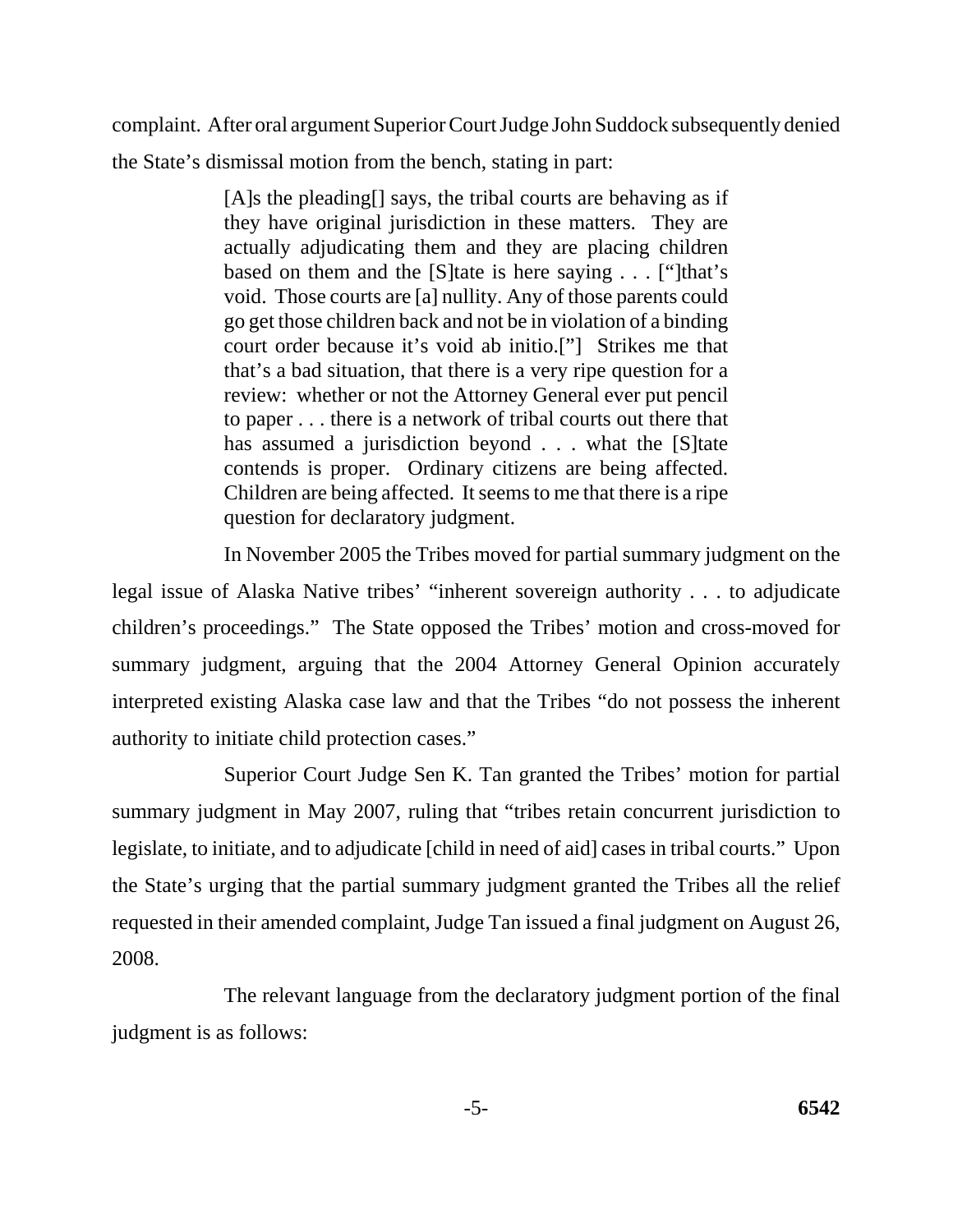1. [The Tribes] possess inherent [sovereign] jurisdiction to initiate child custody proceedings. . . . The [Tribes] share concurrent jurisdiction with the State . . . over child custody proceedings as the term is defined by the ICWA[,] 25 U.S.C. § 1903.

2. [The Tribes] are entitled to access . . . confidential reports and other documents in the possession of [OCS] concerning their member children.

3. [The Tribes] are entitled to full faith and credit under 25 U.S.C. § 1911(d) for their public acts, records, and judicial proceedings to the same extent that the State . . . gives full faith and credit to the public acts, records[,] and judicial proceedings of any other [s]tate.

The final judgment also enjoined the State from: (1) implementing the 2004 Attorney General Opinion by adopting policies or regulations; (2) relying on, enforcing, or carrying out any mandate based on the 2004 Attorney General Opinion that is contrary to the superior court's decision; (3) denying full faith and credit to the Tribes' determinations in ICWA-defined child custody proceedings; (4) refusing to notify the Tribes of reports of harm and provide such reports of harm for investigation; and (5) denying the Tribes information they otherwise are entitled to receive under ICWA.

The State appeals.

# **III. STANDARD OF REVIEW**

We evaluate de novo the issue of ripeness.<sup>9</sup> We evaluate de novo the scope of tribal jurisdiction and the meaning of federal statutes.**<sup>10</sup>** Under de novo review, we

**<sup>9</sup>***ACLU of Alaska*, 204 P.3d at 367-68 (clarifying standard of review and rejecting abuse of discretion standard suggested in earlier decisions).

**<sup>10</sup>***John v. Baker*, 982 P.2d at 744.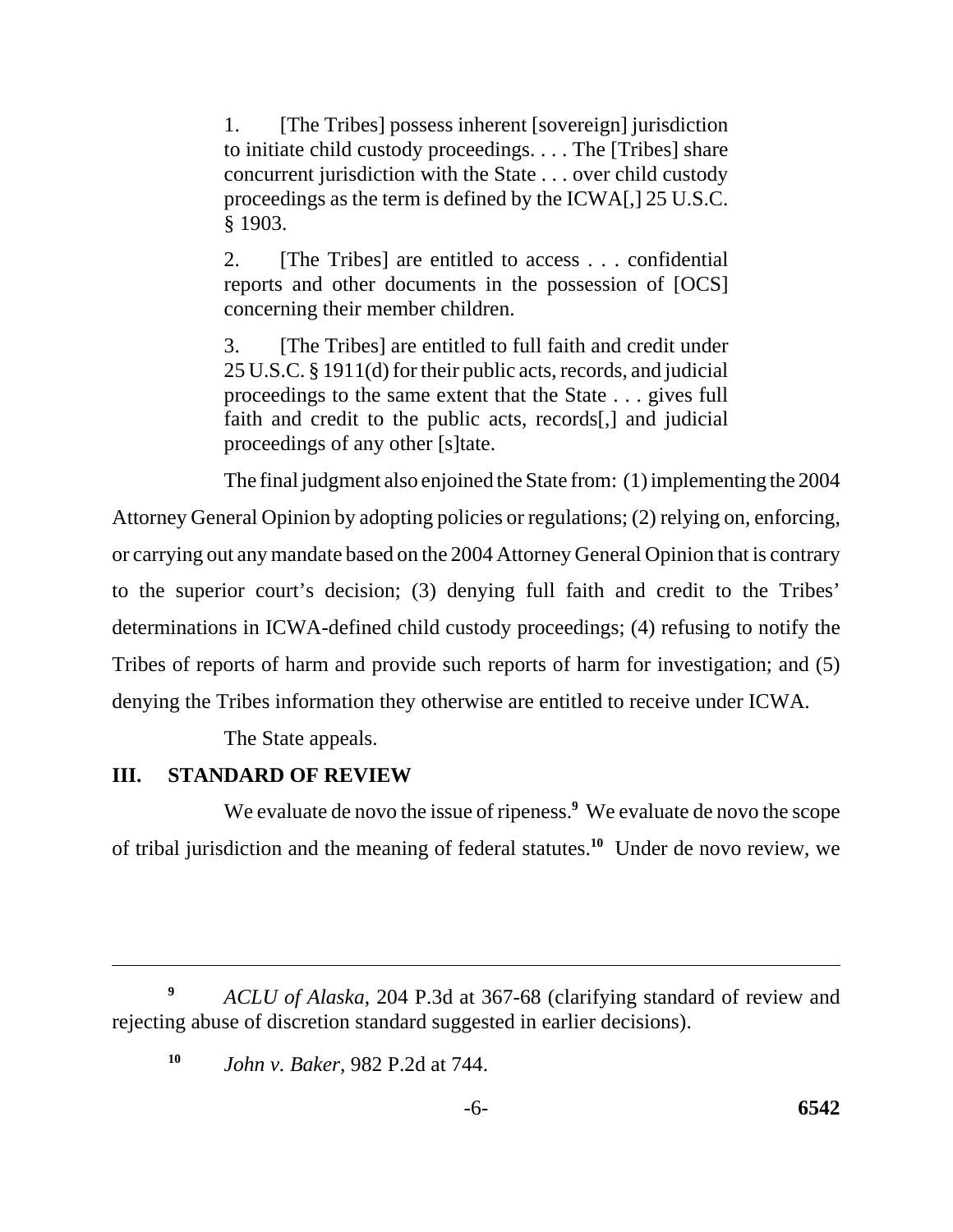apply "the rule of law that is most persuasive in light of precedent, reason, and policy."**<sup>11</sup>**

# **IV. DISCUSSION**

Today's decision requires a review of: ICWA; Alaska and federal decisions regarding Alaska Native tribal sovereignty over ICWA-defined "child custody proceedings"; *John v. Baker*; and the State's reaction to *John v. Baker* both prior to and after October 1, 2004. This backdrop provides the necessary context for us to address both the procedural ripeness and substantive sovereignty questions before us.

# **A. ICWA And Relevant Authorities**

# **1. Relevant ICWA provisions**

In 1978 Congress enacted ICWA with the goal of:

protect[ing] the best interests of Indian children and . . . promot[ing] the stability and security of Indian tribes and families by the establishment of minimum Federal standards for the removal of Indian children from their families and the placement of such children in foster or adoptive homes which will reflect the unique values of Indian culture, and by providing for assistance to Indian tribes in the operation of child and family service programs.[**12**]

Congress found "that there is no resource . . . more vital to the continued existence and integrity of Indian tribes than their children"**<sup>13</sup>** and "that an alarmingly high percentage

**<sup>11</sup>***Glamann v. Kirk*, 29 P.3d 255, 259 (Alaska 2001) (quoting *Philbin v. Matanuska-Susitna Borough*, 991 P.2d 1263, 1266 (Alaska 1999)).

**<sup>12</sup>**Indian Child Welfare Act, Pub. L. No. 95-608, § 3, 92 Stat. 3069 (1978) (codified at 25 U.S.C. § 1902 (2000)); *accord A.B.M. v. M.H.*, 651 P.2d 1170, 1172 (Alaska 1982).

**<sup>13</sup>**25 U.S.C. § 1901(3) (2000); *see also John v. Baker*, 982 P.2d at 747 ("[T]he statute 'seeks to protect the rights of the Indian child as an Indian and the rights of the Indian community and tribe in retaining its children in its society.' " (quoting H.R. Rep. No. 95-1386, at 23 (1978), *reprinted in* 1978 U.S.C.C.A.N. 7530, 7546)).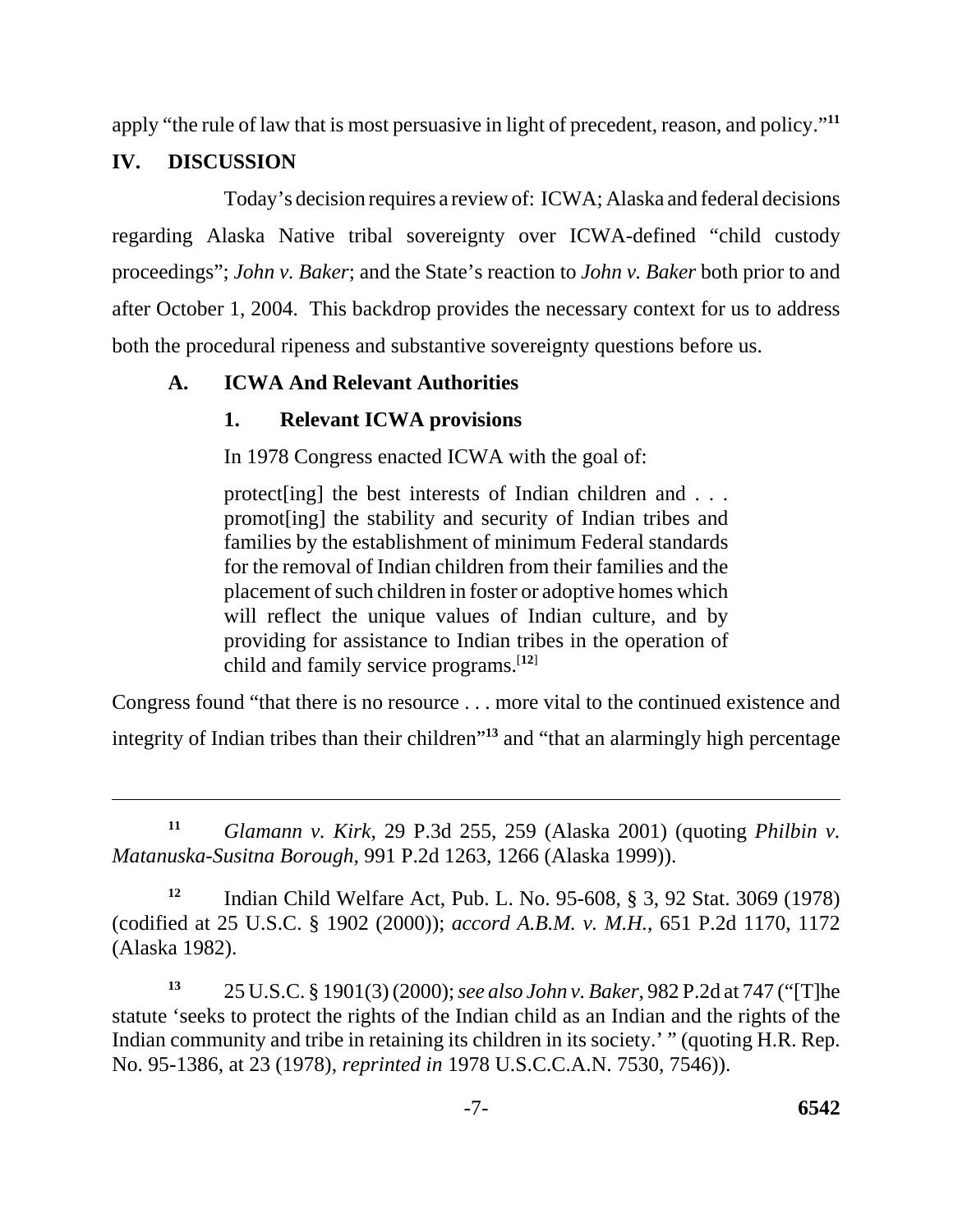of Indian families are broken up by the removal, often unwarranted, of their children from them by nontribal public and private agencies and that an alarmingly high percentage of such children are placed in non-Indian foster and adoptive homes and institutions."**<sup>14</sup>** Congress further found that when "exercising their recognized jurisdiction over Indian child custody proceedings" states "have often failed to recognize the essential tribal relations of Indian people and [their] cultural and social standards."**<sup>15</sup>**

In short, ICWA "constructs a statutory scheme to prevent states from improperly removing Indian children from their parents, extended families, and tribes."**<sup>16</sup>** "Its most important procedural elements include establishing tribal courts as the required or preferred forum for adjudication of Indian child custody proceedings."**<sup>17</sup>** The United States Supreme Court declared over 20 years ago that "Congress was concerned with the rights of Indian families and Indian communities vis-à-vis state authorities. More specifically, [ICWA's] purpose was, in part, to make clear that in certain situations the state courts did *not* have jurisdiction over child custody proceedings."**<sup>18</sup>**

ICWA § 1911, titled "Indian tribe jurisdiction over Indian child custody

**<sup>14</sup>**25 U.S.C. § 1901(4); *accord John v. Baker*, 982 P.2d at 746.

**<sup>15</sup>**25 U.S.C. § 1901(5).

<sup>16</sup> COHEN'S HANDBOOK OF FEDERAL INDIAN LAW § 11.01[1], at 820 (Nell Jessup Newton ed., 2005 ed.) (hereinafter COHEN'S HANDBOOK).

 (4th ed. 2008) (hereinafter INDIAN LAW DESKBOOK); *see also* B.J. JONES, MARK TILDEN <sup>17</sup> CONFERENCE OF W. ATT'YS GEN., AMERICAN INDIAN LAW DESKBOOK 571 &KELLY GAINES-STONER,THE INDIAN CHILD WELFARE ACT HANDBOOK 5 (2d ed. 2008) (hereinafter ICWA HANDBOOK) (identifying one of ICWA's primary objectives as "encourag[ing] tribal court adjudication of child custody proceedings involving Indian children").

**<sup>18</sup>***Miss. Band of Choctaw Indians v. Holyfield*, 490 U.S. 30, 45 (1989) (emphasis in original) (footnote omitted).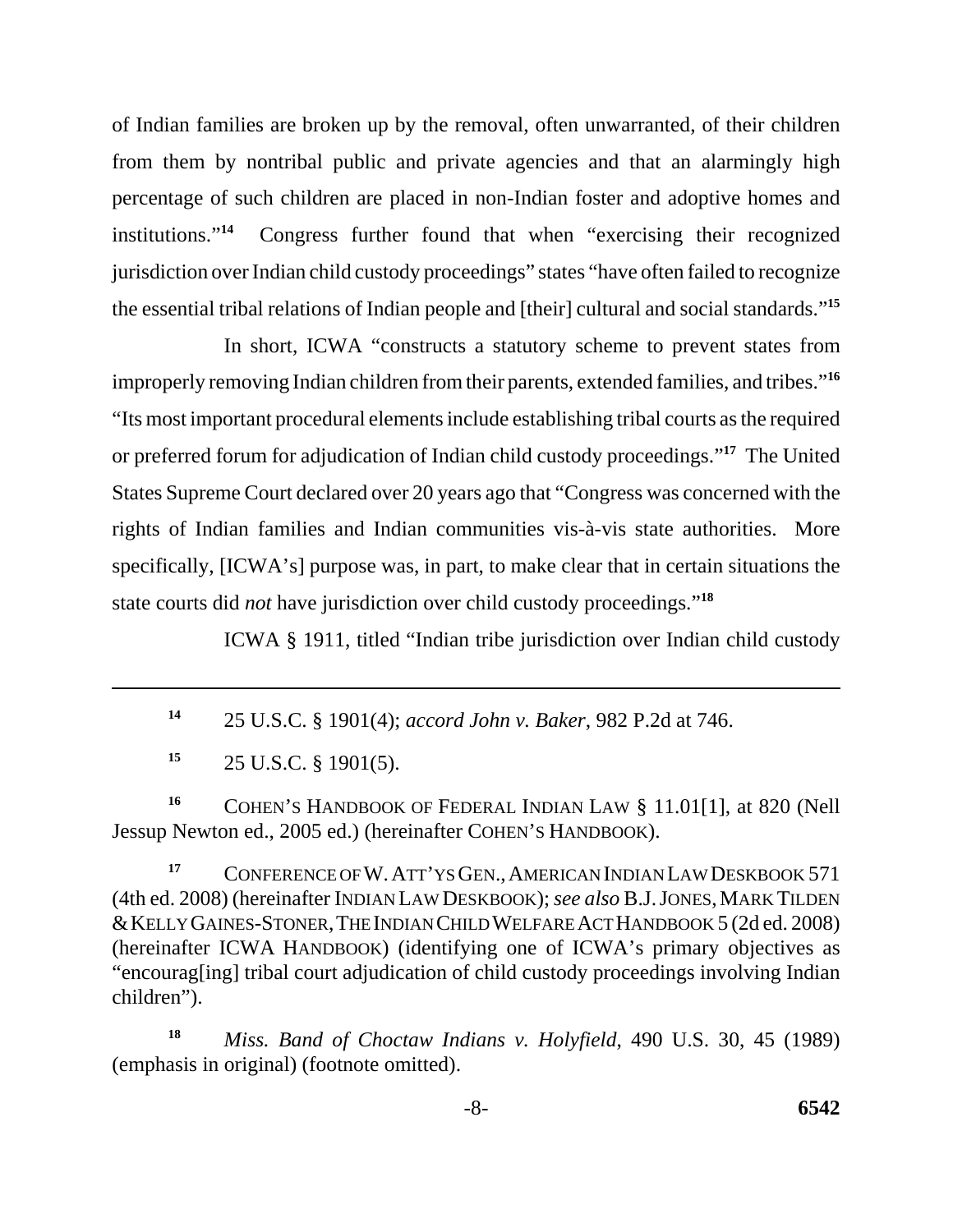proceedings," limits state jurisdiction over ICWA-defined child custody proceedings in two ways.**<sup>19</sup>** First, § 1911(a) provides that Indian tribes have exclusive jurisdiction of child custody proceedings involving Indian children residing or domiciled in Indian country, unless federal law otherwise vests jurisdiction in the state.**<sup>20</sup>** Tribes also retain exclusive jurisdiction over tribal court wards regardless of residence or domicile.**<sup>21</sup>**

**<sup>19</sup>**25 U.S.C. § 1911 (2000). For ICWA's purposes, "child custody proceeding" means and includes foster care placements, actions to terminate parental rights, preadoptive placements, and adoptive placements. 25 U.S.C. § 1903(1). ICWA generally does not apply to divorce or divorce-like child custody proceedings. *See id.*; *John v. Baker*, 982 P.2d at 746-47; INDIAN LAW DESKBOOK, note 17, above, at 574-75; ICWA HANDBOOK, note 17, above, at 27-28.

<sup>20</sup> "Indian child" means "any unmarried person who is under age eighteen and is either (a) a member of an Indian tribe or (b) is eligible for membership in an Indian tribe and is the biological child of a member of an Indian tribe." 25 U.S.C. § 1903(4).

An "Indian tribe" is "any Indian tribe . . . recognized as eligible for the services provided to Indians by the [Secretary of the Interior]," including "any Alaska Native village" defined in 43 U.S.C. § 1602(c) of ANCSA. *Id*. § 1903(8), (11).

The term "reservation" in ICWA means, in pertinent part, "Indian country" as defined in 18 U.S.C. § 1151. 25 U.S.C. § 1903(10). "Indian country" is defined as "(a) all lands within the limits of any Indian reservation . . . , (b) all dependent Indian communities within the borders of the United States . . . , and (c) all Indian allotments, the Indian titles to which have not been extinguished." 18 U.S.C. § 1151 (2000).

<sup>21</sup> 25 U.S.C. § 1911(a). Although "ward" is not defined in ICWA,

and there is very little guidance in the legislative history or [Bureau of Indian Affairs] guidelines as to its import[,] . . . [t]he most commonly accepted understanding of wardship is that when a tribal court, or a tribal governing council, has exercised legitimate jurisdiction over an Indian child in a child custody proceeding and continues to exercise that jurisdiction, a state court's exercise of jurisdiction is precluded, except, of course, on an emergency basis.

(continued...)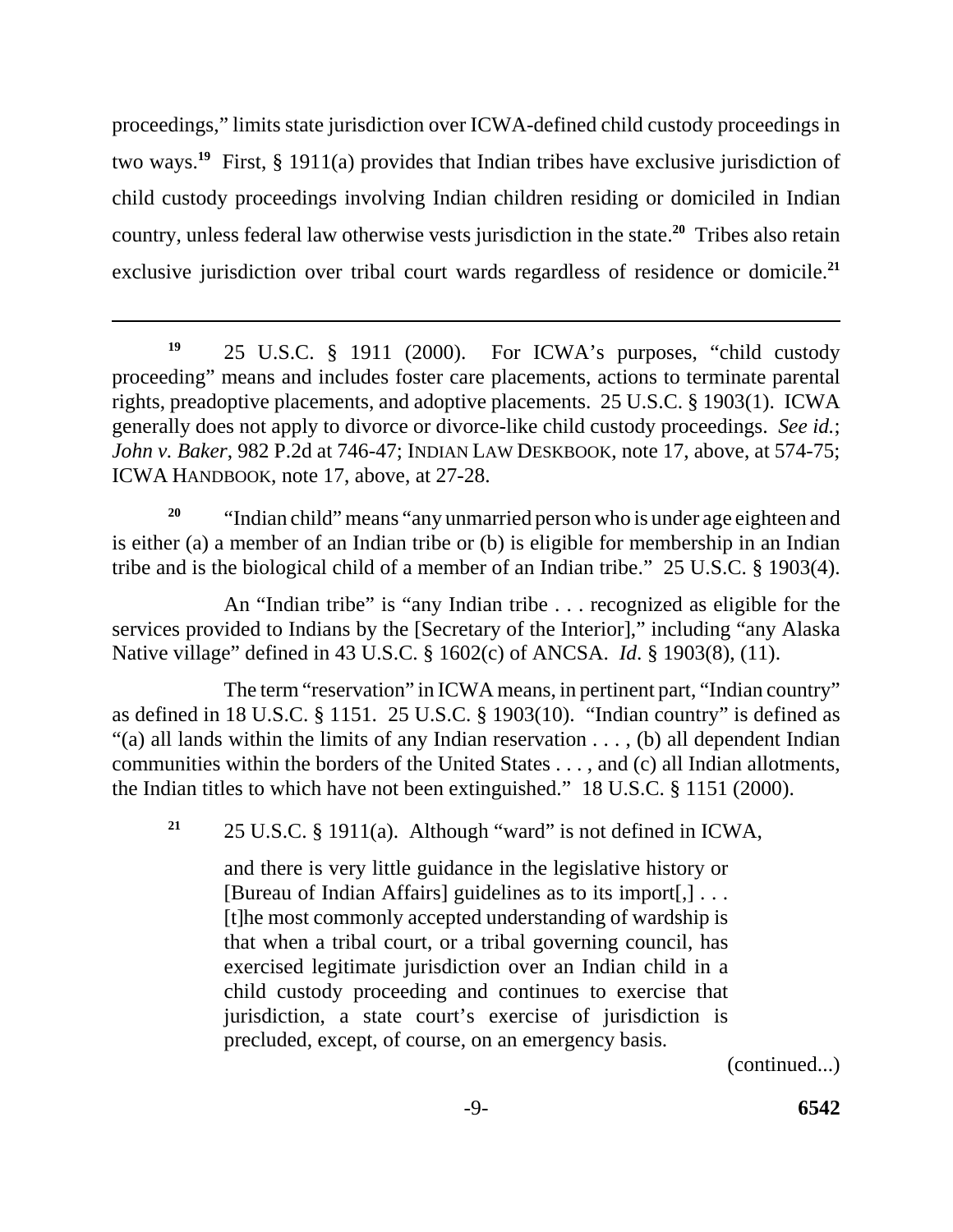Second, § 1911(b) provides that state courts must transfer foster care placement and parental right termination proceedings involving Indian children not residing or domiciled within Indian country to tribal courts upon petition, except in specific circumstances.**<sup>22</sup>**

ICWA § 1918(a) provides that "[a]ny Indian tribe which became subject to [s]tate jurisdiction pursuant to the provisions of . . . any . . . [f]ederal law, may reassume jurisdiction over child custody proceedings."**<sup>23</sup>** To reassume jurisdiction, a tribe must petition the Secretary of the Interior and provide a suitable plan for exercising jurisdiction.**<sup>24</sup>**

ICWA § 1911(d) provides that states "shall give full faith and credit to the public acts, records, and judicial proceedings of any Indian tribe applicable to Indian

**<sup>21</sup>**(...continued) ICWA HANDBOOK, note 17, above, at 58 (footnote omitted).

**<sup>22</sup>**25 U.S.C. § 1911(b). Section 1911(b) "creates three checks on tribal transfer jurisdiction": (1) either parent's objection; (2) the tribe's declination of jurisdiction; and (3) the state court's finding of good cause to deny transfer. *In re C.R.H.*, 29 P.3d 849, 853 (Alaska 2001); *see generally* ICWA HANDBOOK, note 17, above, at 59 69. ICWA does not address tribes' power to receive adoptive or preadoptive cases, "nor is there much discussion of this apparent discrepancy in case law." *Id.* at 60.

**<sup>23</sup>**25 U.S.C. § 1918(a) (2000).

**<sup>24</sup>**25 U.S.C. §§ 1903(11), 1918(a). Of Alaska's approximately 230 federally recognized tribes, only two have successfully petitioned to reassume jurisdiction: Native Village of Barrow and Native Village of Chevak both reassumed exclusive jurisdiction over child custody proceedings involving member children residing or domiciled within their respective villages by petition in 1999. Approval of Petition for Reassumption of Exclusive Jurisdiction for Native Village of Chevak, 64 Fed. Reg. 36,391 (July 6, 1999); Approval of Petition for Reassumption of Exclusive Jurisdiction for Native Village of Barrow, 64 Fed. Reg. 36,391 (July 6, 1999); Indian Entities Recognized and Eligible to Receive Services from the United States Bureau of Indian Affairs, 73 Fed. Reg. 18,553, 18,556-57 (Apr. 4, 2008).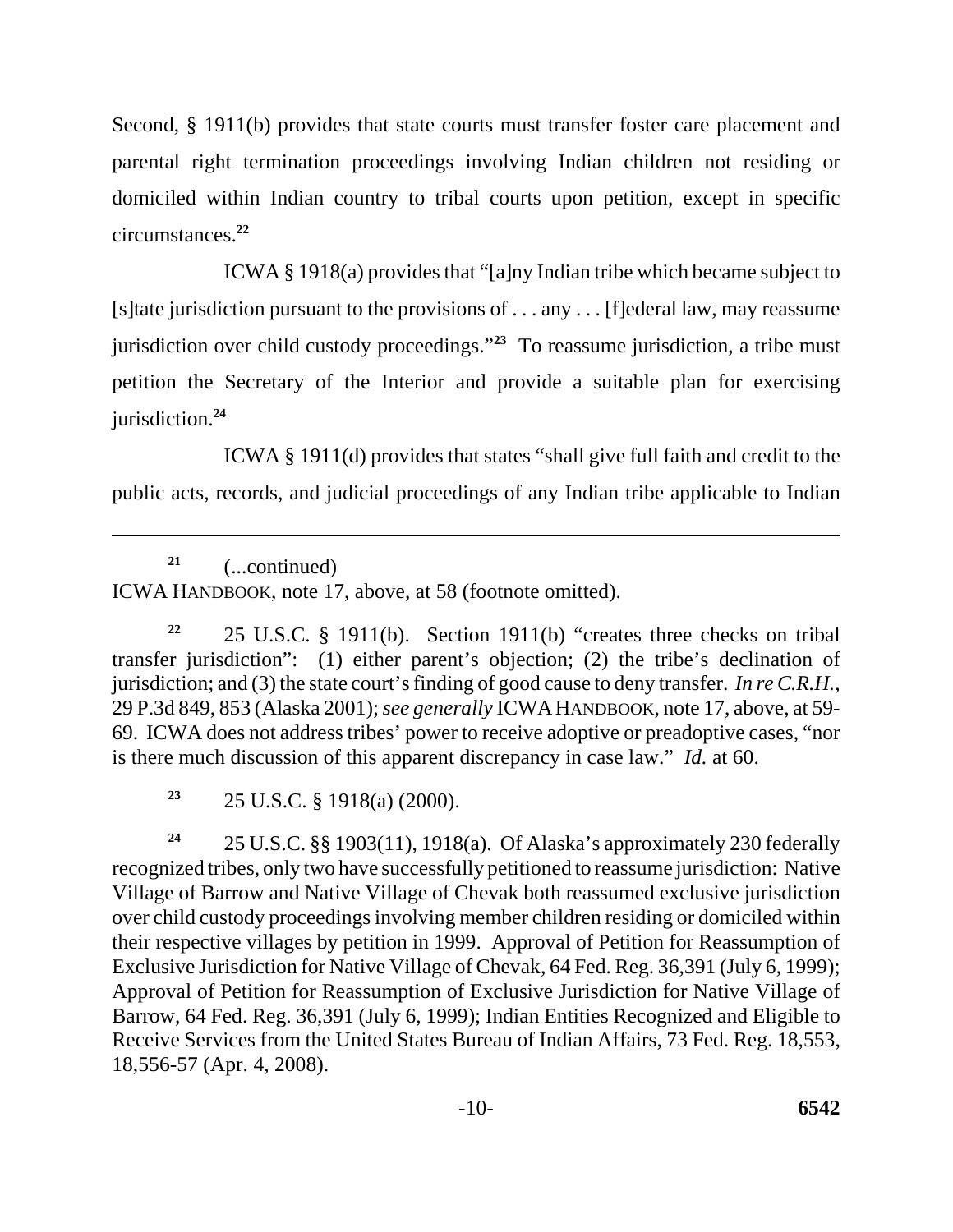child custody proceedings to the same extent that such entities give full faith and credit to the public acts, records, and judicial proceedings of any other entity."**<sup>25</sup>**

## **2. Early Alaska precedent regarding ICWA and Alaska Native tribal sovereignty**

 tribes of any jurisdiction under ICWA § 1911(a) and (b).**<sup>26</sup>***Nenana* concerned a superior In our 1986 decision *Native Village of Nenana v. State, Department of Health & Social Services*, we held that Public Law 280 (P.L. 280) divested Alaska Native court's denial of Native Village of Nenana's petition for transfer of a child protection proceeding to its jurisdiction.**<sup>27</sup>** Because ICWA § 1918(a) specifically mentions P.L. 280 as a federal law that extends state jurisdiction over some Indian tribes, we concluded that "Congress intended that [P.L.] 280 give certain states, including Alaska, exclusive [rather than concurrent] jurisdiction over matters involving the custody of Indian children, and that those states exercise such jurisdiction until a particular tribe petitions to reassume jurisdiction . . . and the Secretary of the Interior approves [the] tribe's petition."**<sup>28</sup>** We also noted that § 1911(b) transfer jurisdiction "may actually grant Indian tribes greater authority than they had prior to the Act" because "[r]egardless of whether [P.L.] 280 vests exclusive or concurrent jurisdiction in the applicable states, *prior* to [ICWA], Indian tribes may not have had jurisdiction over custody proceedings . . . where the child

<sup>&</sup>lt;sup>25</sup> 25 U.S.C. § 1911(d).

**<sup>26</sup>**722 P.2d 219, 221 (Alaska 1986). Provisions of P.L. 280 give enumerated states both criminal and civil jurisdiction in Indian country, with the exception of specified reservations. Act of Aug. 15, 1953, Pub. L. No. 83-280, §§ 2, 4, 67 Stat. 588, 588-89 (codified at 18 U.S.C. § 1162 (2000) and 28 U.S.C. § 1360 (2000), respectively). Alaska has been enumerated as a state under P.L. 280 since 1958. Act of Aug. 8, 1958, Pub. L. No. 85-615, 72 Stat. 545.

**<sup>27</sup>**722 P.2d at 220.

**<sup>28</sup>***Id.* at 221.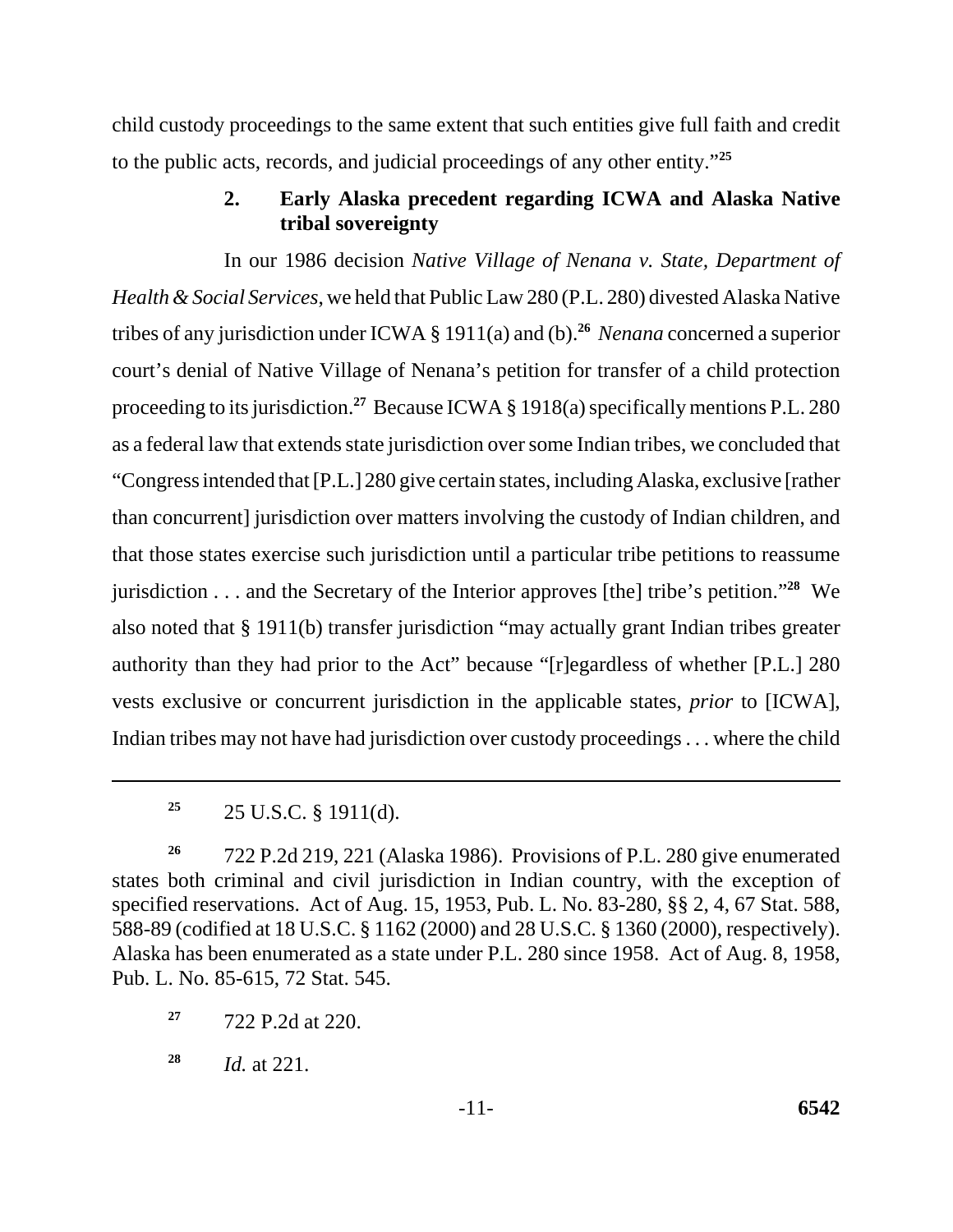was domiciled off the reservation."**<sup>29</sup>**

In 1987**<sup>30</sup>** and again in 1992**<sup>31</sup>** we confirmed *Nenana*'s holding that Alaska Native tribes could not exercise jurisdiction under ICWA § 1911(a) or (b) until they had successfully petitioned for reassumption.

Our 1987 decision *In re K.E.* concerned the superior court's denial of a tribe's request for § 1911(b) transfer of a parental rights termination proceeding from state court to tribal court.**<sup>32</sup>** The tribe argued it had exclusive § 1911(a) jurisdiction based on the child's domicile "within the dependent [I]ndian community of Nenana,"**<sup>33</sup>** a reference to "Indian country."**<sup>34</sup>** We recognized *Nenana* as "controlling authority" and held that regardless of whether an Indian child resides or is domiciled in Indian country, the tribe must successfully petition to reassume jurisdiction over child custody proceedings before it can exercise § 1911(a) or § 1911(b) jurisdiction.**<sup>35</sup>**

Our 1992 decision *In re F.P.* concerned tribal jurisdiction under § 1911(a).**<sup>36</sup>** After DHSS took emergency protective custody of three Indian children, Native Village of Circle unsuccessfully argued to the superior court that the state court proceeding should be dismissed in light of the tribe's exclusive § 1911(a) jurisdiction over the

- **30** *In re K.E.*, 744 P.2d 1173 (Alaska 1987).
- **31** *In re F.P.*, 843 P.2d 1214 (Alaska 1992).
- **32** 744 P.2d at 1173.
- **<sup>33</sup>***Id.* at 1174.
- **<sup>34</sup>***See* note 20, above.
- **<sup>35</sup>***In re K.E.*, 744 P.2d at 1174-75.
- **<sup>36</sup>***See* 843 P.2d at 1215 (noting tribe claimed exclusive jurisdiction).

**<sup>29</sup>** *Id.* (emphasis in original).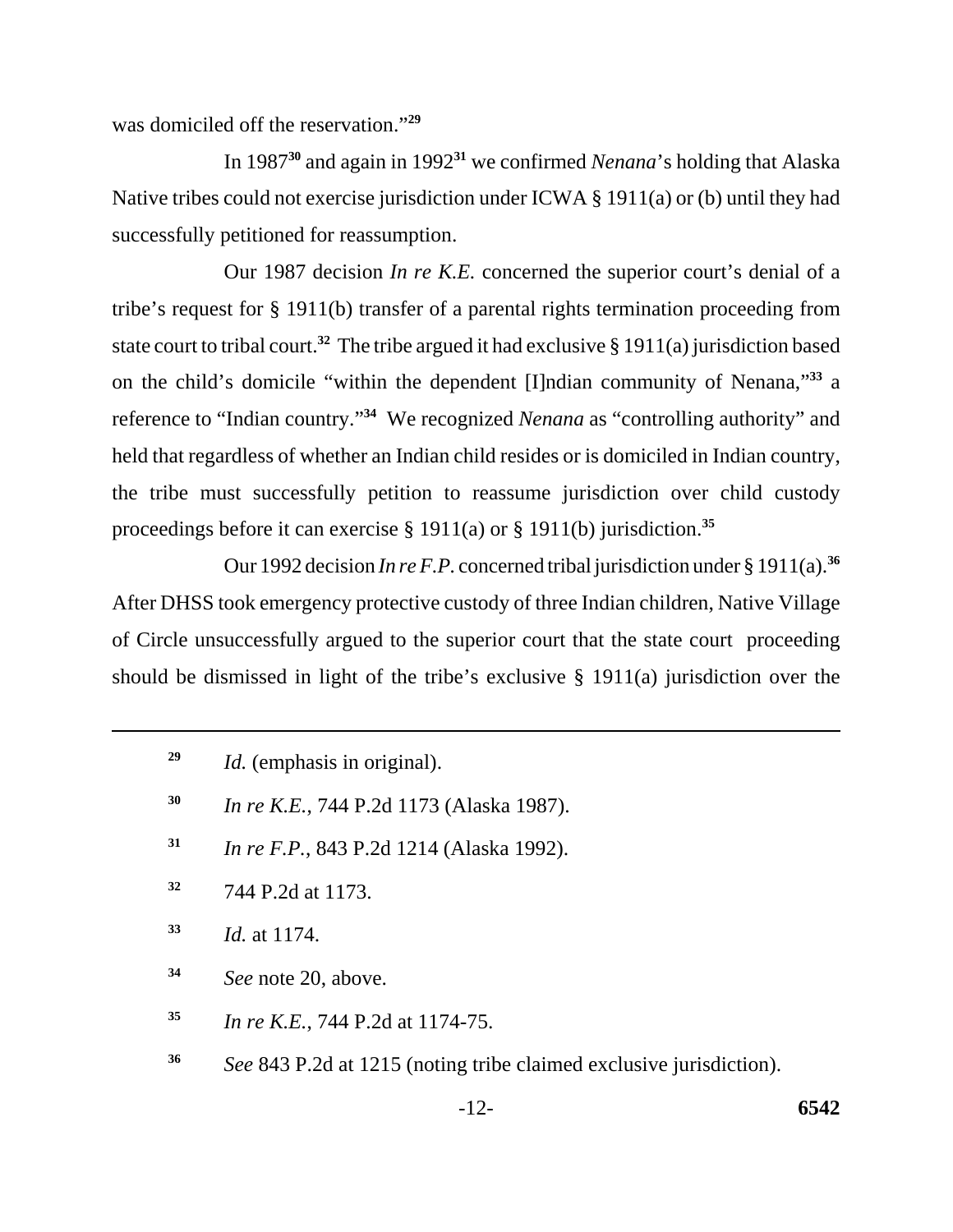children as tribal court wards.**<sup>37</sup>** On appeal Circle asked us to review *Nenana* and *K.E.*  in light of then-recent Ninth Circuit Court of Appeals cases, particularly one in which the Ninth Circuit concluded that if the two Alaska Native villages involved "were 'modern day successors to sovereign historical bands of [N]atives,' " then those villages had concurrent jurisdiction in child custody matters because they were "entitled to 'the same rights and responsibilities as . . . sovereign bands of [N]ative Americans in the continental United States.' "**<sup>38</sup>** We concluded the Ninth Circuit opinion was contrary to our prior holding that "Congress intended that most Alaska Native groups not be treated as sovereigns" and held that *F.P.* was controlled by *Nenana*. **<sup>39</sup>** We reiterated *Nenana*'s holding that ICWA § 1918(a) indicated Congress intended P.L. 280 to give Alaska and certain other states exclusive and not concurrent jurisdiction over matters involving custody of Indian children, unless tribes successfully petitioned to reassume jurisdiction.**<sup>40</sup>** Chief Justice Rabinowitz was persuaded by the Ninth Circuit's analysis and dissented, asserting that *Nenana* and *K.E.* should be overruled because P.L. 280 is not a divestiture statute, but rather an extension of states' jurisdiction to be exercised concurrently with tribes.**<sup>41</sup>**

### **3. Federal precedent regarding ICWA and Alaska Native tribal**

**<sup>38</sup>***In re F.P.*, 843 P.2d at 1215 (quoting *Native Vill. of Venetie I.R.A. Council v. Alaska* (*Venetie*), 944 F.2d 548, 558-59 (9th Cir. 1991)).

**<sup>39</sup>***Id.* (quoting *Native Vill. of Stevens v. Alaska Mgmt. & Planning*, 757 P.2d 32, 34 (Alaska 1988)).

**<sup>40</sup>***Id.* at 1215-16.

**<sup>41</sup>***Id.* at 1216, 1218-19 (Rabinowitz, C.J., dissenting) (quoting *Venetie*, 944 F.2d at 560-62).

**<sup>37</sup>***Id.*; Brief of Appellee at 2, *In re F.P.*, 843 P.2d 1214 (No. S-04742), 1991 WL 11666111, at \*2.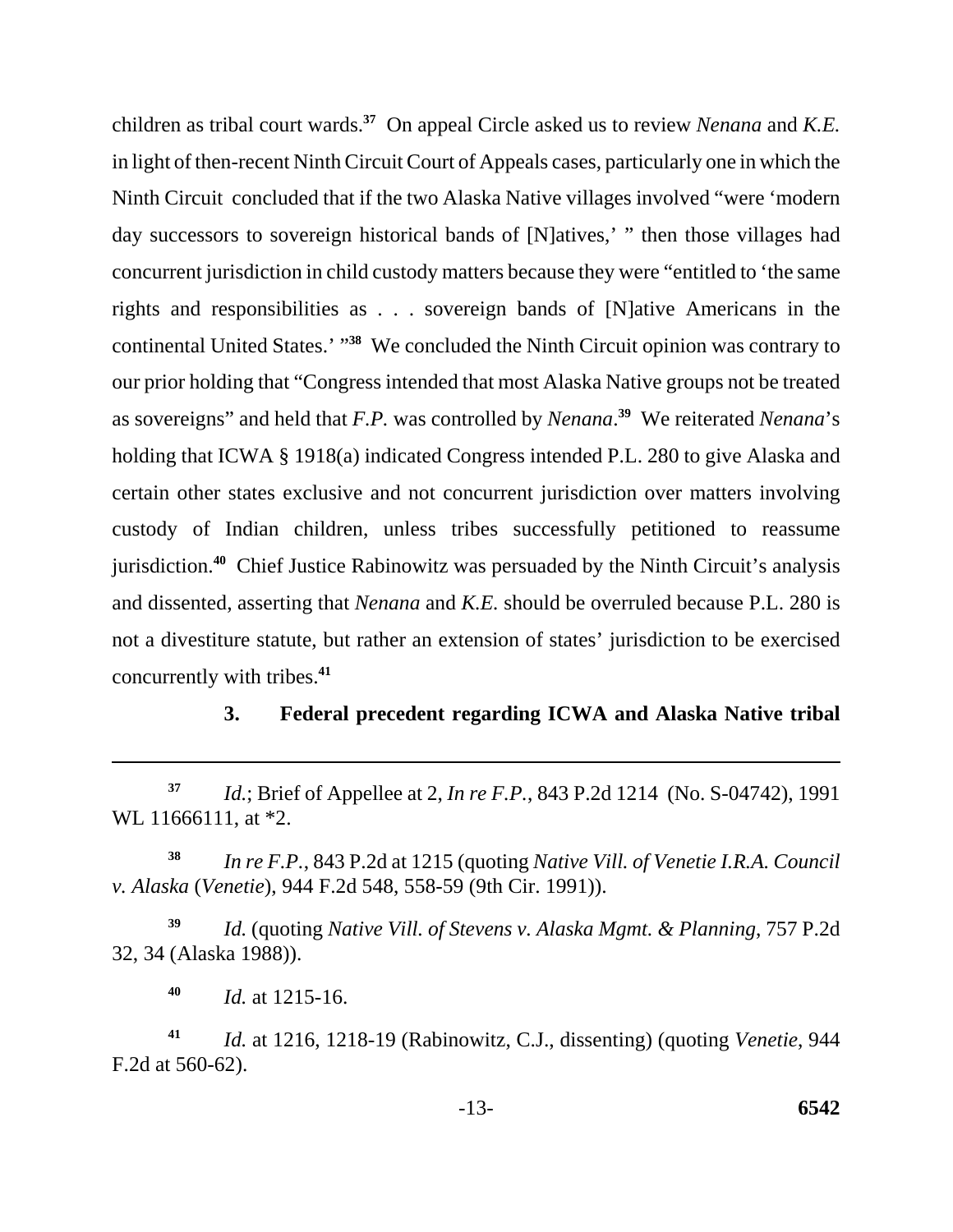#### **sovereignty**

As we observed in *F.P.*, Ninth Circuit case law has held that Alaska Native tribes can have inherent sovereign jurisdiction concurrent with the State in ICWAdefined child custody matters.**<sup>42</sup>** The 1991 decision *Native Village of Venetie I.R.A. Council v. Alaska* concerned the State's refusal to recognize two adoption decrees issued by Native Villages of Venetie and Fort Yukon.**<sup>43</sup>** The Ninth Circuit analyzed two substantive issues in resolving the dispute: "whether the [N]ative [V]illages are inherently sovereign, at least insofar as domestic relations or child-custody issues are concerned"; and, if so, "whether Congress has stripped the [V]illages of that aspect of sovereign authority which encompasses child-custody determinations."**<sup>44</sup>** As to inherent sovereignty, the Ninth Circuit determined "to the extent that Alaska's [N]atives formed bodies politic to govern domestic relations, to punish wrongdoers, and otherwise to provide for the general welfare," then "modern-day successors to [those] sovereign historical bands of [N]atives . . . are to be afforded the same rights and responsibilities as are sovereign bands of [N]ative Americans in the continental United States."**<sup>45</sup>** As to whether Congress stripped Alaska Native tribes of their inherent sovereignty over domestic relations and child-custody issues, the Ninth Circuit rejected the divestiture interpretation of P.L. 280 and held neither ICWA nor P.L. 280 "prevent[ed] [sovereign Alaska Native villages] from exercising concurrent jurisdiction."**<sup>46</sup>**

The Ninth Circuit directed that if on remand the district court determined

| 42 | <i>Venetie</i> , 944 F.2d at 558-59, <i>cited in In re F.P.</i> , 843 P.2d at 1215. |
|----|-------------------------------------------------------------------------------------|
| 43 | <i>Id.</i> at 550-51.                                                               |
| 44 | <i>Id.</i> at 556.                                                                  |
| 45 | <i>Id.</i> at 558-59.                                                               |
| 46 | <i>Id.</i> at 559-62.                                                               |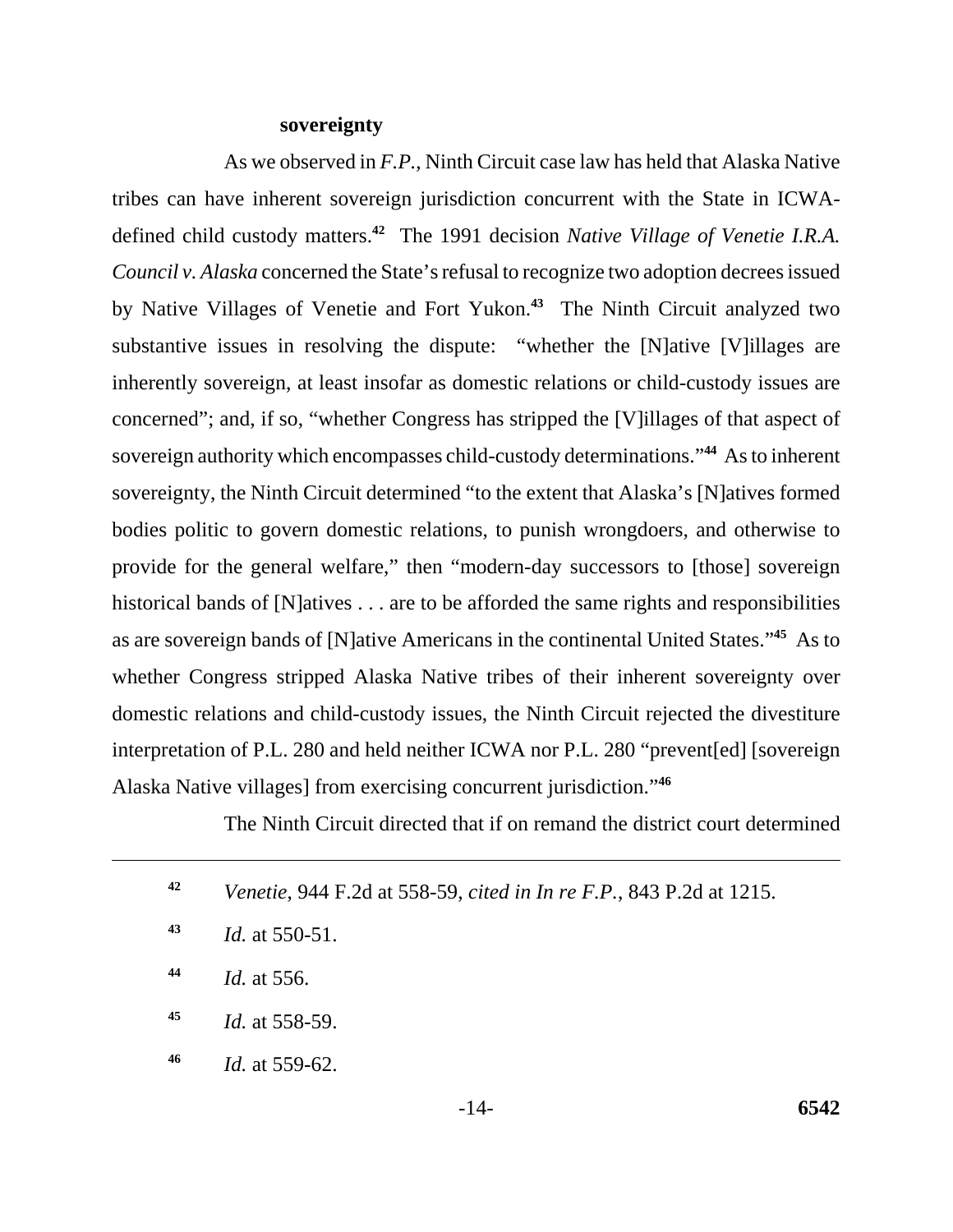either Native Village was "the modern-day successor[] to an historical sovereign band of [N]ative Americans," then the State of Alaska must afford "full faith and credit to adoption decrees issued by [that Native Village's] tribal courts."**<sup>47</sup>** On remand the District Court for the District of Alaska determined that Venetie was "a sovereign tribe as a matter of law" exercising adoption authority over its members, and accordingly that "the State of Alaska must afford full faith and credit to adoption decrees issued by [its]

 its members.' " *Id.* (quoting *Venetie*, 944 F.2d at 559 n.12). The Ninth Circuit further **<sup>47</sup>***Id.* at 562. The Ninth Circuit recently relied on *Venetie*'s holding in *Kaltag Tribal Council v. Jackson*, an unpublished opinion. 344 Fed. Appx. 324 (9th Cir. 2009), *cert. denied*, 131 S. Ct. 66 (2010). There the Ninth Circuit relied on *Venetie* in affirming that under ICWA § 1911(d) the State must accord full faith and credit to an adoption decree issued by the Native Village of Kaltag's tribal court. *Id.* at 325. The Ninth Circuit stated that "[r]eservation status is not a requirement of jurisdiction because '[a] [t]ribe's authority over its reservation or Indian country is incidental to its authority over held that "neither the ICWA nor [P.L.] 280 prevented the Kaltag court from exercising jurisdiction." *Id.* 

Even more recently, the District Court for the District of Alaska treated *Venetie* as persuasive authority. In *S.P. v. Native Village of Minto*, the district court concluded P.L. 280 did not divest Native Village of Minto's concurrent inherent sovereign jurisdiction to make a former village resident's child a tribal court ward and to terminate the parents' rights. No. 3:09-cv-0092-HRH, slip op. at 4-5, 12, 14 (D. Alaska Dec. 2, 2009) ("The Native Village of Minto has never petitioned the Secretary to reassume exclusive jurisdiction over Indian child custody proceedings; but the fact that the Native Village . . . does not have exclusive jurisdiction over child custody matters of Indian children who are wards of the tribe does not preclude concurrent jurisdiction with the [S]tate."). The district court relied on *Venetie* and the *Kaltag Tribal Council* district court order in reaching this conclusion. *Id.* at 12-14 (discussing *Venetie*, 944 F.2d at 550, 555-56, 561-62; *Kaltag Tribal Council v. Jackson*, No. 3:06-cv-0211-TMB, slip op. at 10-11 (D. Alaska Feb. 22, 2008)). The district court expressly rejected the argument that tribal courts cannot initiate child custody proceedings as ICWA uses that term. *Id.* at 14 16 (relying in part on *Kaltag Tribal Council*, No. 3:06-cv-0211-TMB, at 7-8). Based in part on its jurisdiction ruling, the district court ultimately dismissed the case on abstention grounds. *Id.* at 16-18.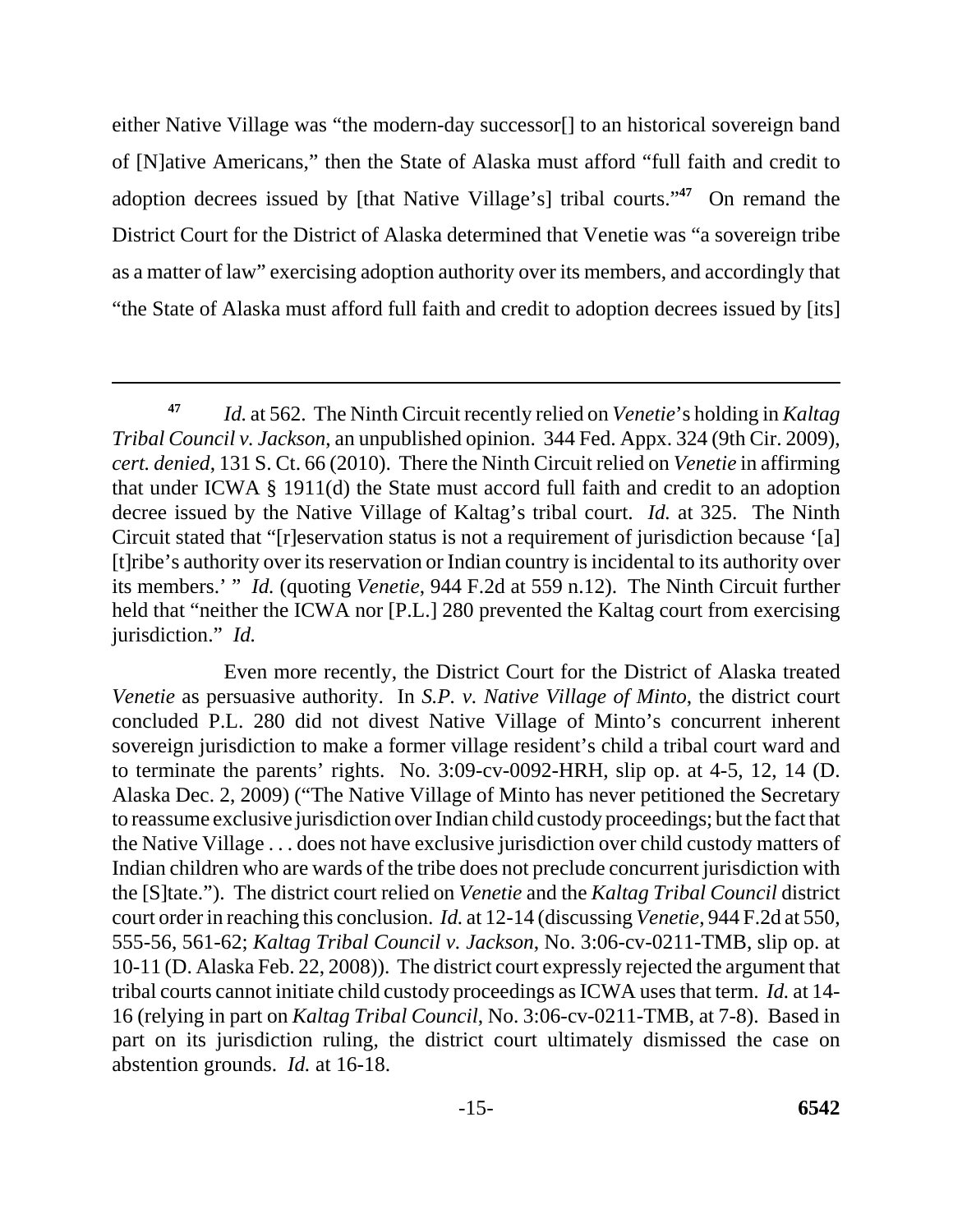tribal courts."**<sup>48</sup>** According to a subsequent Ninth Circuit opinion, the State "later stipulated that Fort Yukon could also meet the requirements for tribal status."**<sup>49</sup>**

## **B.** *John v. Baker* **And Its Aftermath**

## **1.** *John v. Baker*

In our September 1999 *John v. Baker* decision, issued when *Nenana*, *F.P.*, and *K.E.* still controlled, we recognized concurrent inherent tribal jurisdiction outside the confines of Indian country to adjudicate non-ICWA child custody disputes between tribal members.**<sup>50</sup>** In *John v. Baker* a Northway Village member unsuccessfully sought sole custody of his children in the Northway Tribal Court before bringing an identical custody suit in superior court.<sup>51</sup> The children's mother moved to dismiss the superior court case based on the tribal court proceeding, but the superior court awarded the father primary custody of the children.**<sup>52</sup>** In an amicus brief filed in the ensuing appeal, the State urged us to hold that "Alaska tribes retained concurrent jurisdiction with the [S]tate over civil matters involving the domestic relations of their members" even after the enactment of P.L. 280.**<sup>53</sup>** The State expressed an interest in "cooperat[ing] more closely with tribes, avoiding duplicative programs and stretching . . . combined resources further than . . .

**<sup>48</sup>***Native Vill. of Venetie I.R.A. Council v. Alaska*, Nos. F86-0075 CIV (HRH) & F87-0051 CIV (HRH), 1994 WL 730893, at \*21-22 (D. Alaska Dec. 23, 1994).

**<sup>49</sup>***Native Vill. of Venetie I.R.A. Council v. Alaska*, 155 F.3d 1150, 1151 (9th Cir. 1998).

**<sup>50</sup>***John v. Baker*, 982 P.2d at 748-49, 759.

**<sup>51</sup>***Id.* at 743. The children's mother was a member of Mentasta Village, but consented to the Northway Tribal Court's jurisdiction. *Id.* 

**<sup>52</sup>***Id.* 

**<sup>53</sup>**Amicus Brief of the State of Alaska at 45, *John v. Baker*, 982 P.2d 738 (No. S-8099), 1998 WL 35180190, at \*45.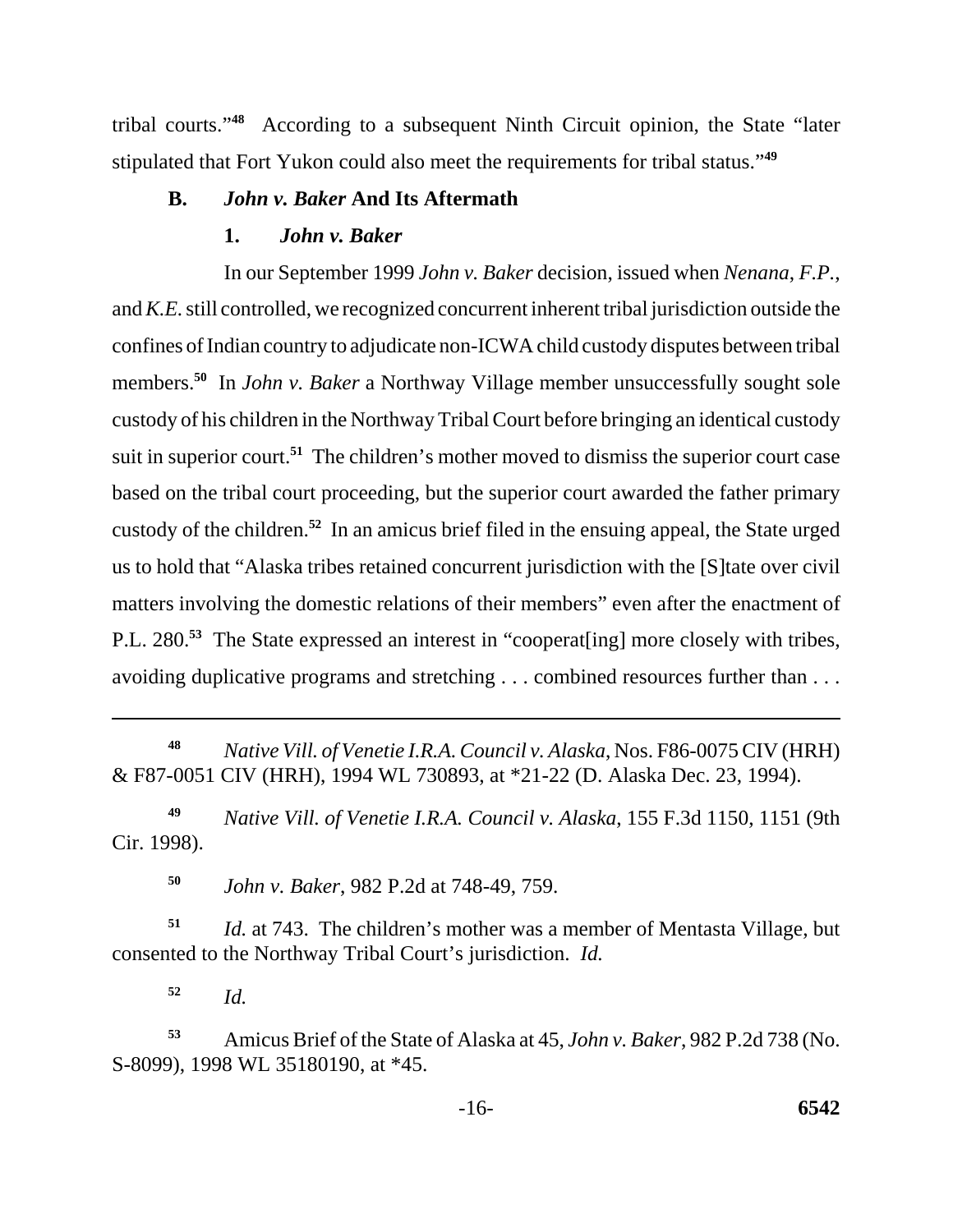could [be] manage[d] separately, particularly in the under-served regions of Alaska."**<sup>54</sup>**

We examined the Department of the Interior's 1993 list of federally recognized tribes, which "included Northway Village and most of the other Native villages in Alaska," and the list's preamble that the "villages and regional tribes listed . . . have the same governmental status as other federally acknowledged Indian tribes by virtue of their status as Indian tribes with a government-to-government relationship with the United States."**<sup>55</sup>** We also looked to the Federally Recognized Tribe List Act of 1994, which directs the Department to publish annual lists of tribes eligible for special programs and services because of their status as Indians,**<sup>56</sup>** and to the recognition in that act's text and legislative history of these tribes' "sovereignty,"**<sup>57</sup>** "quasi-sovereign status,"**<sup>58</sup>** and "government-to-government relationship [with] the United States . . . as . . . domestic dependent nation[s]."**<sup>59</sup>** We noted the Department lists published for 1995 through 1998 all included Alaska Native villages such as Northway.**<sup>60</sup>** In deference to recognition by Congress and the Executive Branch that particular Native American groups are sovereign tribes, we recognized that "Alaska Native tribes, by virtue of their

**<sup>54</sup>***Id.* at 1.

**<sup>55</sup>***John v. Baker*, 982 P.2d at 749-50 (emphasis omitted) (citing and quoting Indian Entities Recognized and Eligible to Receive Services from the United States Bureau of Indian Affairs, 58 Fed. Reg. at 54,365-66).

**<sup>56</sup>***Id.* at 750 (citing 25 U.S.C. § 479a, 479a-1).

**<sup>57</sup>***Id.* (citing Pub. L. No. 103-454, § 103, 108 Stat. 4791 (1994) (codified at 25 U.S.C. § 479a note (2000)).

**<sup>58</sup>***Id.* (quoting H.R. Rep. No. 103-781, at 2-3 (1994), *reprinted in* 1994 U.S.C.C.A.N. 3768, 3769).

**<sup>59</sup>***Id.* (quoting H.R. Rep. No. 103-781, at 2).

**<sup>60</sup>***Id.*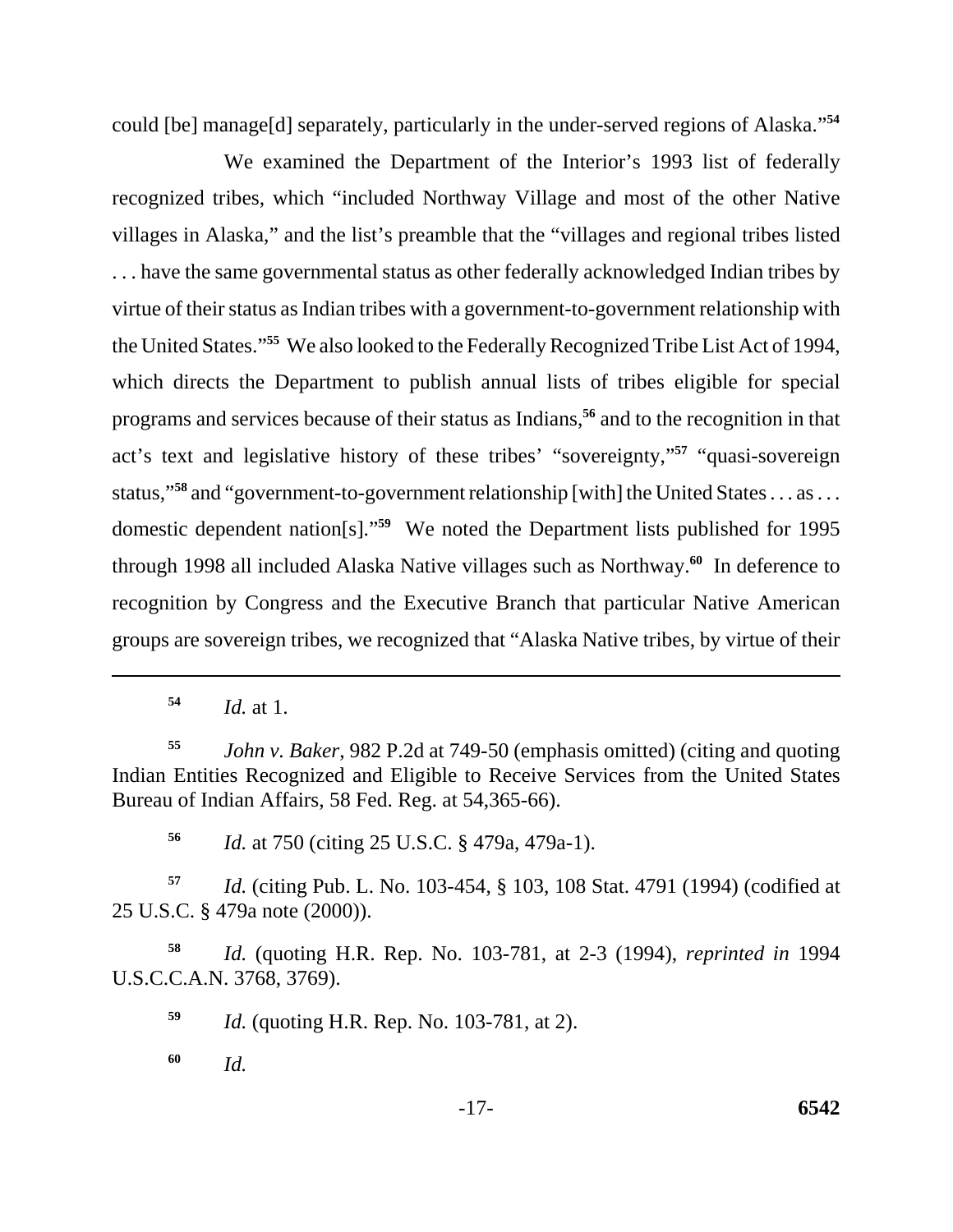inherent powers as sovereign nations," possess "inherent, non-territorial sovereignty allowing them to resolve domestic disputes between their own members."**<sup>61</sup>** Because "villages like Northway presumably do not occupy Indian country," we held "Northway's jurisdiction to adjudicate child custody disputes between village members" was concurrent with that of state courts.**<sup>62</sup>**

Although ANCSA extinguished all aboriginal title and claims to Alaska land and revoked all existing Indian reservations except for that of the Metlakatla Indian Community on the Annette Islands,**<sup>63</sup>** we held that ANCSA's elimination of nearly all Indian country in Alaska did not divest Alaska Native villages of their sovereign powers to adjudicate child custody disputes between village members.**<sup>64</sup>** We employed "the established principle under federal law that 'Indian tribes retain those fundamental attributes of sovereignty . . . which have not been divested by Congress or by necessary implication of the tribe's dependent status.' "**<sup>65</sup>** We then noted that "internal functions involving tribal membership and domestic affairs" are within the "core set of sovereign powers that remain intact even though Indian nations are dependent under federal law."**<sup>66</sup>**

**<sup>61</sup>***Id.* at 748-49.

**<sup>62</sup>***Id.* at 759.

**<sup>63</sup>***Id.* at 747-48 & n.43 (citing 18 U.S.C. § 1151; *Alaska v. Native Vill. of Venetie Tribal Gov't*, 522 U.S. 520, 530-33 (1998)).

**<sup>64</sup>***Id.* at 748-59.

**<sup>65</sup>***Id.* at 751 (quoting *Merrion v. Jicarilla Apache Tribe*, 455 U.S. 130, 146 (1982)).

*Id.* (citing *Montana v. United States*, 450 U.S. 544, 564 (1981); *United States v. Wheeler*, 435 U.S. 313, 326 (1978), *superseded on other grounds by* Act of Nov. 5, 1990, Pub. L. No. 101-511, § 8077(b)-(d), 104 Stat. 1856, 1892-93 *and* Act of Oct. 28, (continued...) **66**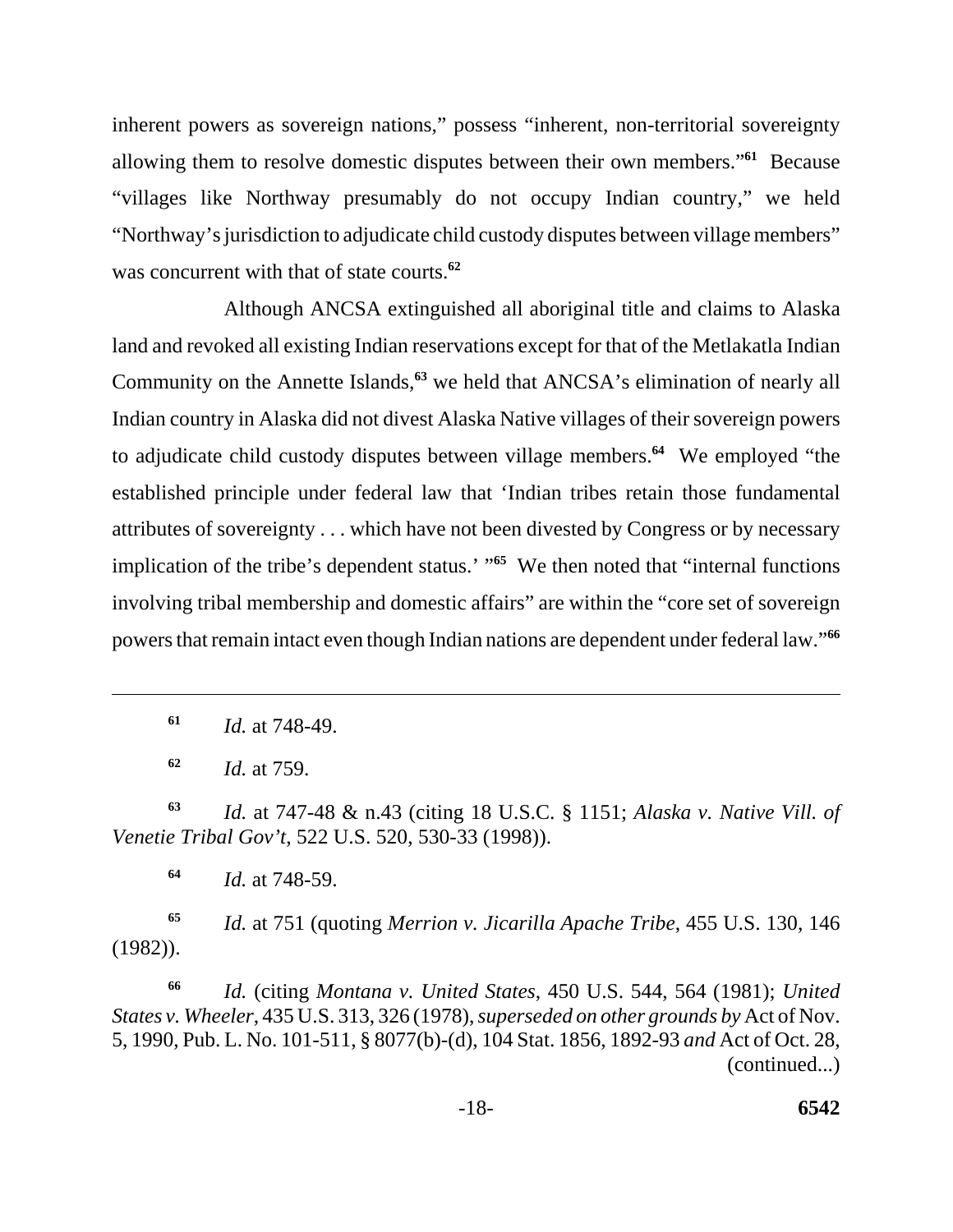We acknowledged that "the character of the power that the tribe seeks to exercise, not merely the location of events," determines "whether tribes retain their sovereign powers."**<sup>67</sup>** We determined that ANCSA did not "express any intent to force Alaska Natives to abandon their sovereignty," particularly "their powers to adjudicate domestic disputes between members,"**<sup>68</sup>** and that post-ANCSA congressional actions, including passage of ICWA seven years later, indicated Congress did not intend ANCSA to prevent Alaska Natives from continuing to regulate their internal affairs.**<sup>69</sup>** We concluded that "federal tribes derive the power to adjudicate internal domestic matters, including child custody disputes over tribal children, from a source of sovereignty independent of the land they occupy."**<sup>70</sup>**

Because we concluded that neither ICWA nor P.L. 280 applied,**<sup>71</sup>** we

**66** (...continued) 1991, Pub. L. No. 102-137, § 1, 105 Stat. 646).

**<sup>67</sup>***Id.* at 752.

**<sup>68</sup>***Id.* at 753.

**<sup>69</sup>***Id.* at 753-54 (discussing Federally Recognized Tribe List Act of 1994; ICWA; and Indian Tribal Justice Act of 1993, Pub. L. No. 103-176, 107 Stat. 2004 (codified at 25 U.S.C. §§ 3601-31).

**<sup>70</sup>***Id.* at 754; *see also id.* at 748-49.

 parents fall under ICWA's divorce exception, even if the parents never married. *Id.* at <sup>71</sup> We held ICWA did not apply because child custody disputes between 746-47; *see* note 19, above.

We held rulings interpreting P.L. 280 did not apply because P.L. 280's text states that it applies only to Indian country and because Northway Village, like most Alaska Native land, ceased to qualify for the "dependent Indian community" definition of Indian country after ANCSA extinquished most Indian country in Alaska. *John v. Baker*, 982 P.2d at 747-48 (quoting 18 U.S.C. § 1151 and citing *Native Vill. of Venetie*  (continued...)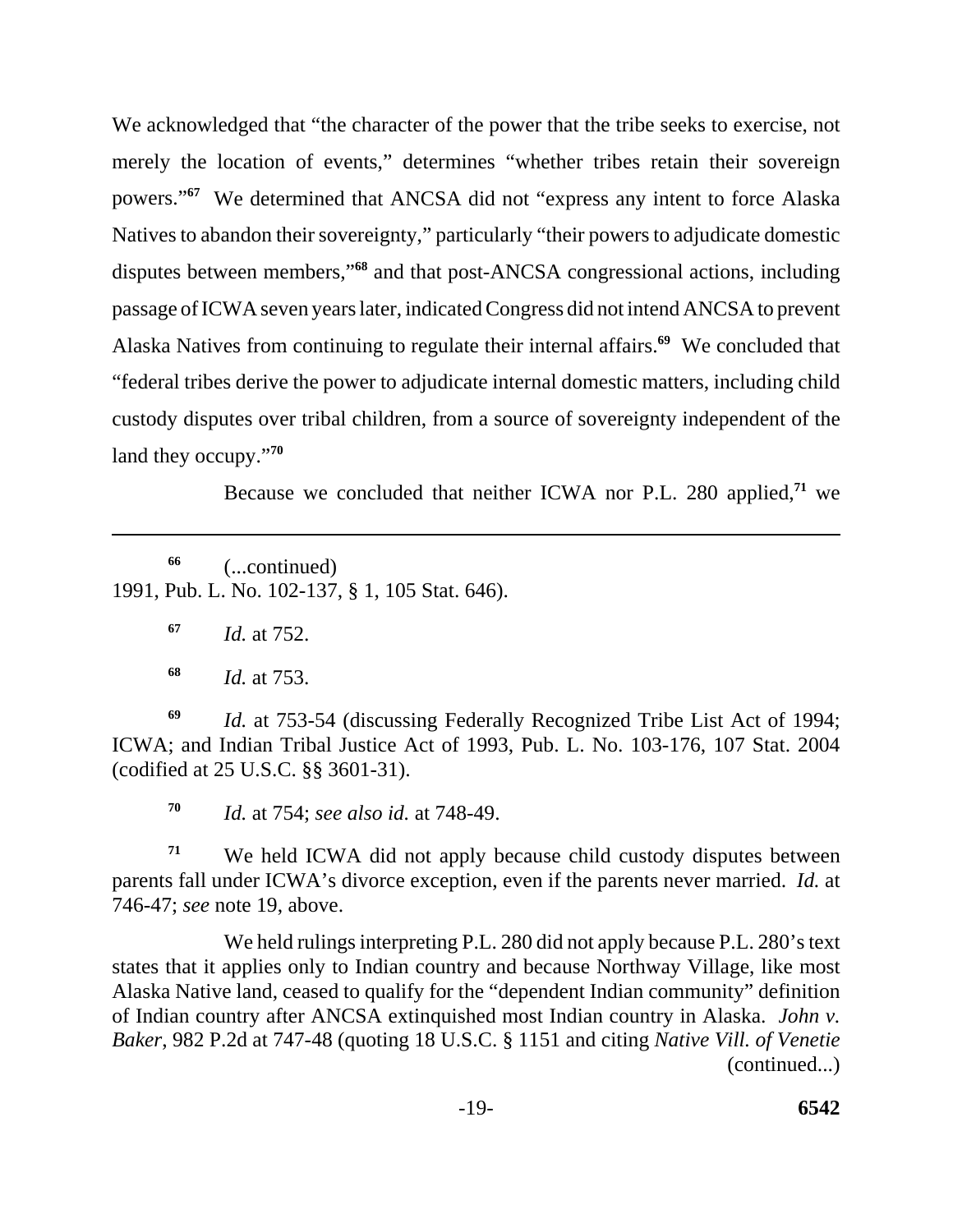determined it was "neither necessary nor appropriate . . . to reach the question of whether *Nenana* and its progeny were wrongly decided."**<sup>72</sup>** Although we recognized that "generally, Indian nations possess greater powers in Indian country than they do outside it" and that we would "create[] a disjunction in Indian law jurisprudence" by recognizing that Northway had greater powers outside Indian country than the tribal community inside Alaska's only reservation, we concluded "this inconsistency d[id] not create a justification to address issues . . . not squarely before us."**<sup>73</sup>**

Chief Justice Matthews, joined by Justice Compton, dissented, concluding that "inherent tribal jurisdiction over custody applies only to cases arising within Indian country."**<sup>74</sup>** Chief Justice Matthews looked to what he termed the "allocative principle"**<sup>75</sup>** and *Nenana* and *F.P.* in concluding that "if Alaska has exclusive jurisdiction to decide private custody cases which arise in Indian country, it has, by necessary implication, exclusive jurisdiction to decide private custody cases which arise outside of Indian country."**<sup>76</sup>**

**71** (...continued) *Tribal Gov't*, 522 U.S. at 530-33).

**<sup>72</sup>***Id.* at 748.

**<sup>73</sup>***Id.* at 748 n.46.

**<sup>74</sup>***Id.* at 766 (Matthews, C.J., dissenting).

<sup>75</sup> The chief justice explained that under the allocative principle, unless Congress clearly provides otherwise, (1) state laws generally do not apply to tribal Indians within Indian country and (2) tribal authority does not apply outside of Indian country. *Id.* at 772 (citing *Okla. Tax Comm'n v. Chickasaw Nation*, 515 U.S. 450, 465 (1995)).

*Id.* at 767-68 (citing *In re F.P.*, 843 P.2d at 1215-16; *Nenana*, 722 P.2d at 221). Chief Justice Matthews determined the United States Supreme Court used (continued...) **76**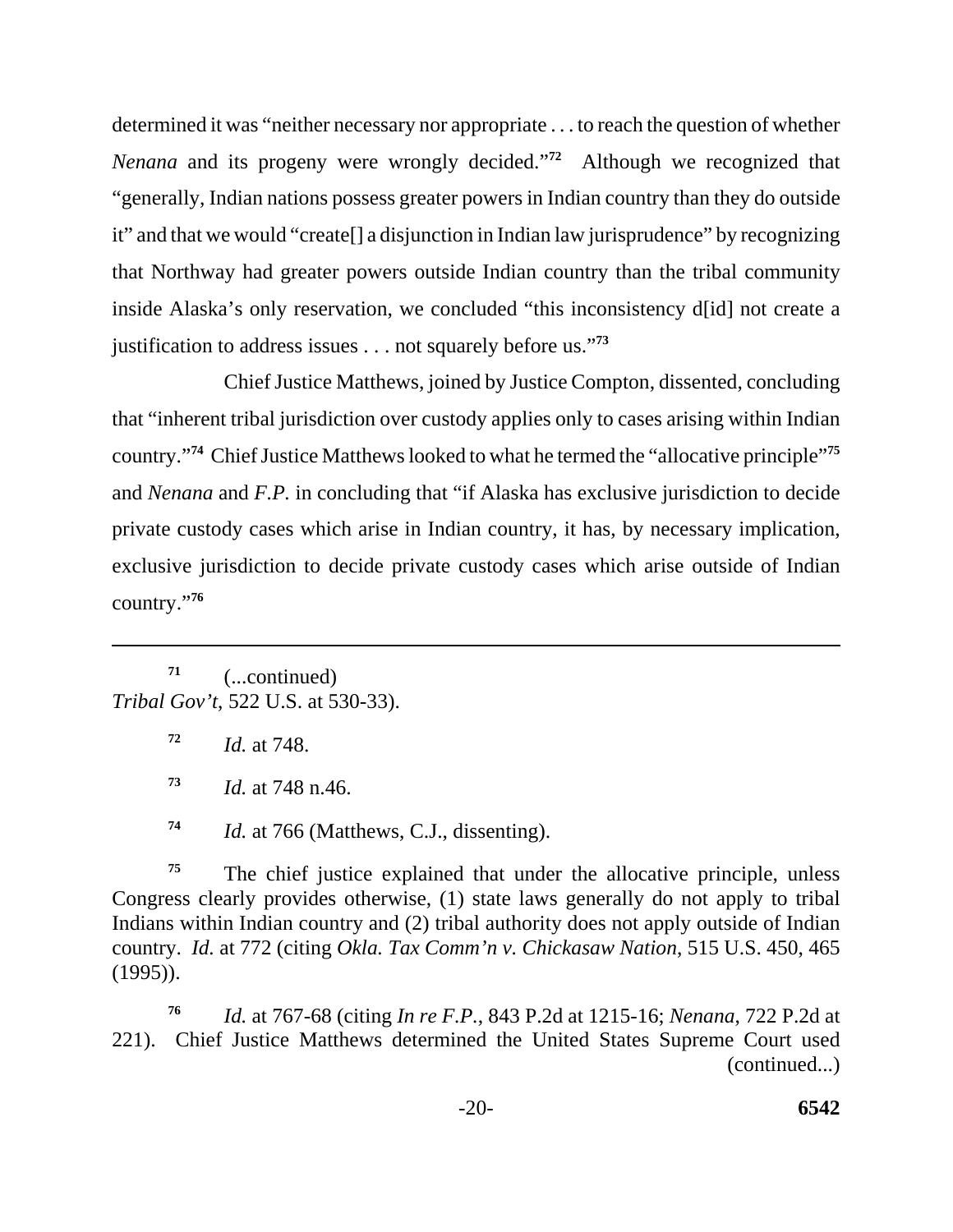## **2. The State's initial position after** *John v. Baker***;** *In re C.R.H.*

In September 2000, then-Governor Tony Knowles issued an administrative order "acknowledg[ing] the legal and political existence of the federally recognized [t]ribes within the boundaries of Alaska."**<sup>77</sup>** In addition to expressing "recogni[tion] and respect[]" for the tribes' "governmental status," the governor articulated a policy of "acknowledg[ing] any additional [t]ribes in Alaska that may be recognized by the federal

**<sup>76</sup>**(...continued)

language indicating that P.L. 280 gave certain states full jurisdiction over Indian country to the exclusion of tribal jurisdiction. *Id.* at 808-09 (discussing *California v. Cabazon Band of Mission Indians*, 480 U.S. 202, 208 (1987); *Solem v. Bartlett*, 465 U.S. 463, 465 n.2 (1984); *Washington v. Confederated Bands & Tribes of the Yakima Indian Nation*, 439 U.S. 463, 475, 488-89 n.32, 498 (1979); *Bryan v. Itasca Cnty.*, 426 U.S. 373, 383 (1976); *Organized Vill. of Kake v. Egan*, 369 U.S. 60, 74 (1962)). He also determined that the 1970 amendment to § 2 of P.L. 280, which the House Report explained was intended to "permit[] the Metlakatla Indian [C]ommunity on the Annette Islands in Alaska to exercise jurisdiction over minor offenses concurrent with . . . Alaska," indicated that prior to 1970 the State exercised criminal jurisdiction exclusive of tribal jurisdiction in all Indian country in Alaska. *Id.* at 808, 810 (quoting H.R. Rep. No. 91 1545 (1970), *reprinted in* 1970 U.S.C.C.A.N. 4783, 4783). The chief justice noted that the 1970 amendment also added language to § 2(c) of P.L. 280 referring to the § 2(a) areas of Indian country as "areas over which the several States have *exclusive jurisdiction.*" *Id.* at 810 (emphasis added in dissenting opinion). The chief justice concluded that the amendment demonstrated the 91st Congress's belief that P.L. 280 granted states exclusive jurisdiction. *Id.* at 810-11. Based on parallel language in §§ 2 and 4 of P.L. 280, the chief justice extended the divestiture determination to the civil realm, stating "it is impossible to conclude that Congress intended to confer on the states exclusive criminal jurisdiction, but only concurrent civil jurisdiction." *Id.* at 810.

CASE & DAVID A. VOLUCK, ALASKA NATIVES AND AMERICAN LAWS 430-31 & n.409 (2d **<sup>77</sup>**Administrative Order No. 186 (Sept. 29, 2000); *see generally* DAVID S. ed. 2002) (hereinafter CASE & VOLUCK) (describing Governor Knowles's actions and noting change from former Governor Walter J. Hickel's Administrative Order No. 125 (Aug. 16, 1991), generally opposing tribal sovereignty expansion, which in turn had overturned former Governor Steve Cowper's Administrative Order No. 123 (Sept. 10, 1990), recognizing existence of Alaska Native tribes).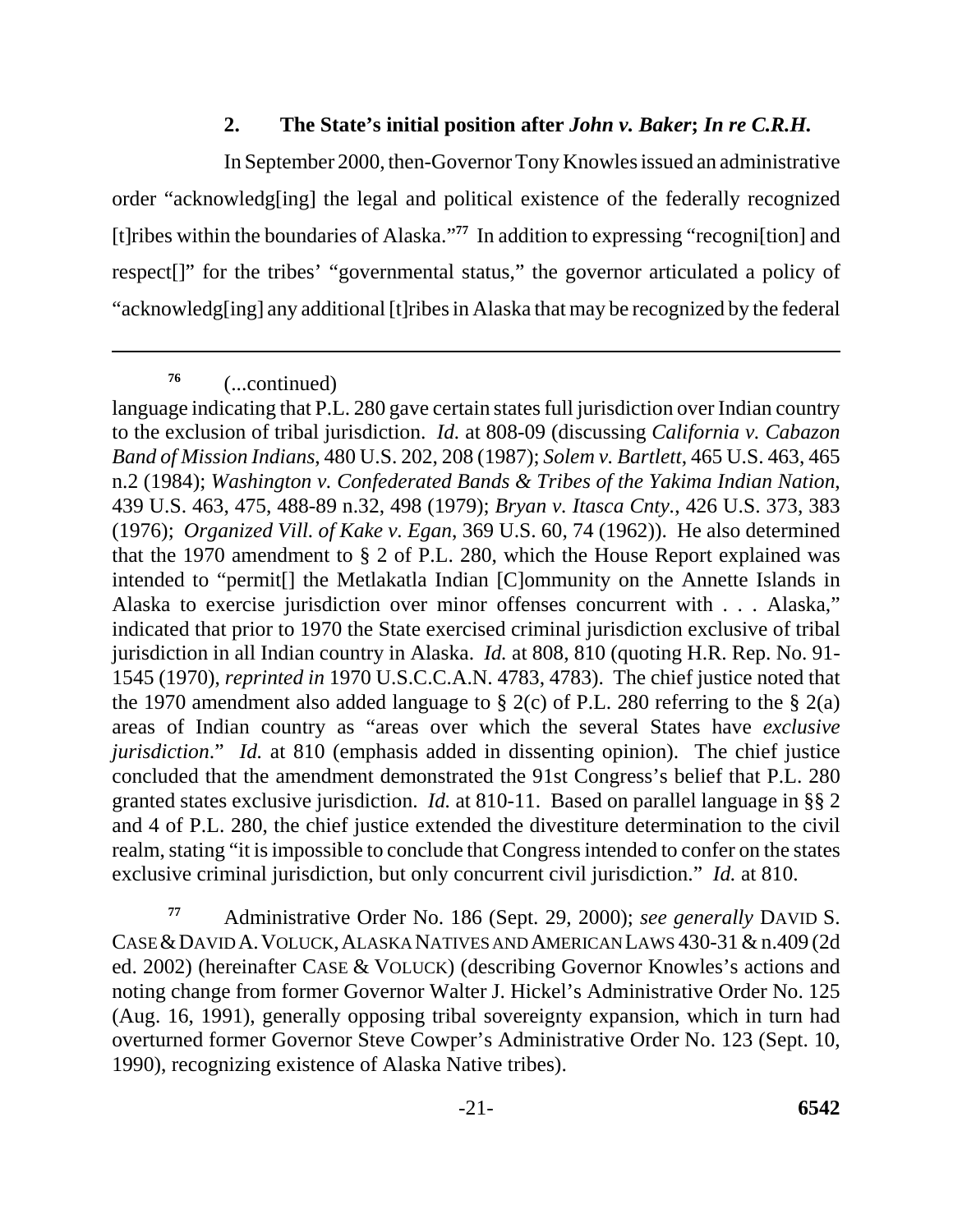government in the future"**<sup>78</sup>** and "foster[ing] a constructive and harmonious relationship between the [t]ribal and State governments."**<sup>79</sup>** He acknowledged the value of the "services that Alaska's [t]ribes contribute to the state's economic and social well-being by virtue of their direct [t]ribal authority and responsibility for the delivery of social, economic, cultural, and other programs and services."**<sup>80</sup>** The governor explained that in December 1999 he had invited Alaska Native tribes "to enter into a government-togovernment dialogue with the State for the purpose of establishing a framework for ongoing State-[t]ribal relations."**<sup>81</sup>** In furtherance of the "promot[ion] and enhance[ment] [of] [t]ribal self-government . . . and social, cultural, spiritual, and racial diversity," among other things, Governor Knowles committed the State "to working with [t]ribes to further strengthen Alaska's ability to meet the needs of Alaska's communities and families."**<sup>82</sup>**

In April 2001 Governor Knowles and various federally recognized Alaska Native tribes signed the Millennium Agreement, "a framework for the establishment of lasting government-to-government relationships and an implementation procedure to assure that such relationships are constructive and meaningful and further enhance cooperation between the parties."**<sup>83</sup>** This agreement reflects the State's recognition that

<sup>78</sup> Administrative Order No. 186.

**<sup>79</sup>***Id.* 

**<sup>80</sup>***Id.* 

**<sup>81</sup>***Id.* 

**<sup>82</sup>***Id.* 

**<sup>83</sup>**Millennium Agreement between the Federally Recognized Sovereign Tribes of Alaska and the State of Alaska ¶ 2, Apr. 11, 2001. Although the Millennium Agreement did not address substantive issues, *id.* at ¶ 10, ICWA authorizes agreements (continued...)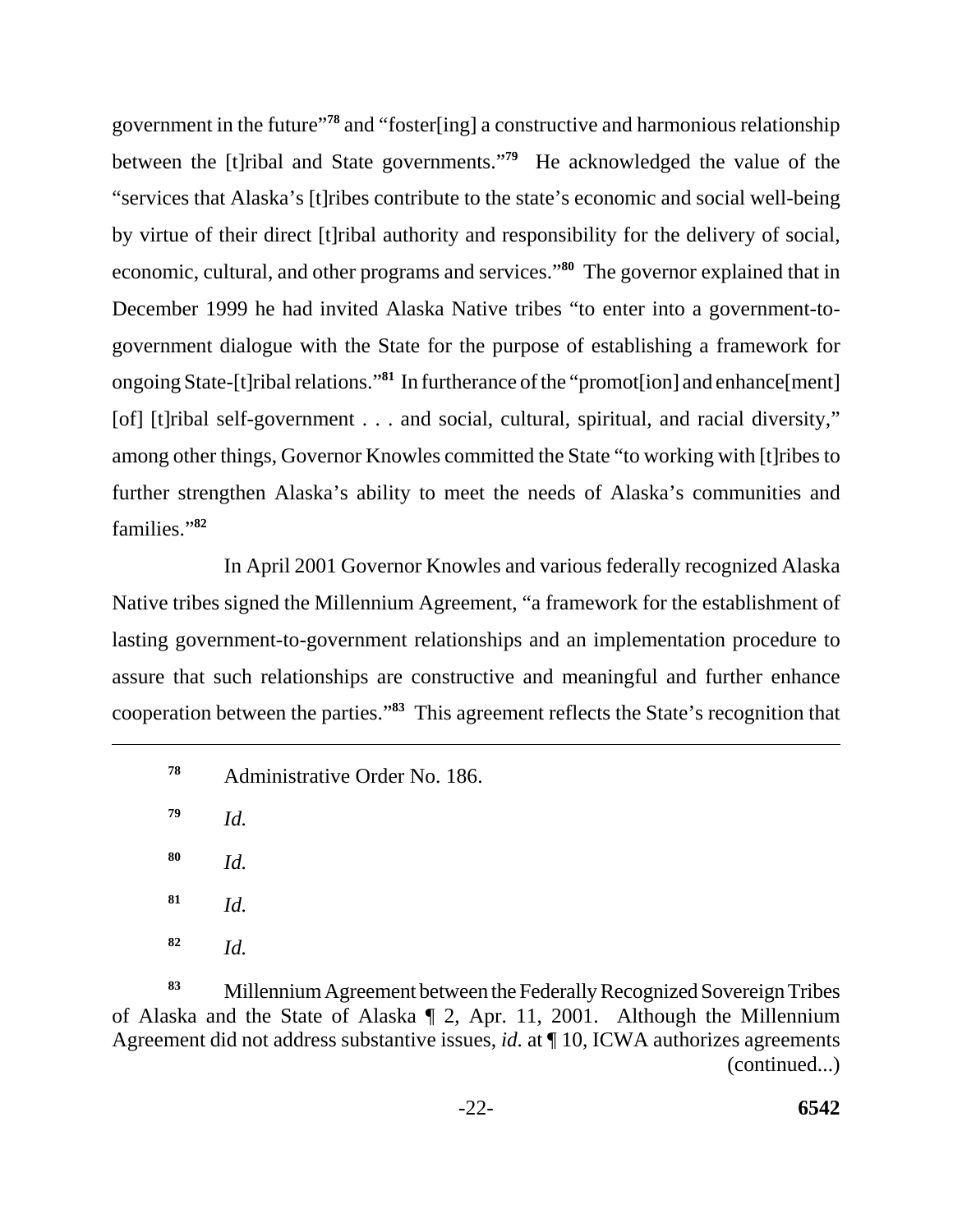"[e]ach [signatory] [t]ribe has its own independent form of government and exercises inherent sovereign authority.<sup>84</sup> In turn, the signatory tribes acknowledged that "[t]he State of Alaska has a major responsibility to provide for the health, safety, and welfare of all Alaskans."**<sup>85</sup>**

In August 2001, two years after our *John v. Baker* decision, we decided *In re C.R.H.***<sup>86</sup>** That case concerned the denial of a request by Native Village of Nikolai to transfer a child protection proceeding from superior court to tribal court.**<sup>87</sup>** The State, while defending against Native Village of Nikolai's appeal in *C.R.H.*, urged us to overturn *Nenana* and its progeny.**<sup>88</sup>** The State pointed to the conflict between (1) the Ninth Circuit's *Venetie* holding that some Alaska Native tribes have concurrent inherent authority over child protection matters affecting their members, undivested by P.L. 280, and (2) our *Nenana* holding that Alaska Native tribes may not assert jurisdiction over child protection matters unless they formally reassume jurisdiction over those matters

**<sup>83</sup>**(...continued)

**<sup>84</sup>**Millennium Agreement between the Federally Recognized Sovereign Tribes of Alaska and the State of Alaska, note 83, above, at ¶ 12(a).

between states and Indian tribes "respecting care and custody of Indian children and jurisdiction over child custody proceedings, including agreements . . . for orderly transfer of jurisdiction on a case-by-case basis and . . . for concurrent jurisdiction between States and Indian tribes." 25 U.S.C. § 1919(a) (2000).

**<sup>85</sup>***Id.* at ¶ 13(b).

**<sup>86</sup>**29 P.3d 849 (Alaska 2001).

**<sup>87</sup>***Id.* at 850-51.

**<sup>88</sup>** Appellee State of Alaska's Brief at 6, 41, *In re C.R.H.*, 29 P.3d 849 (No. S-9677).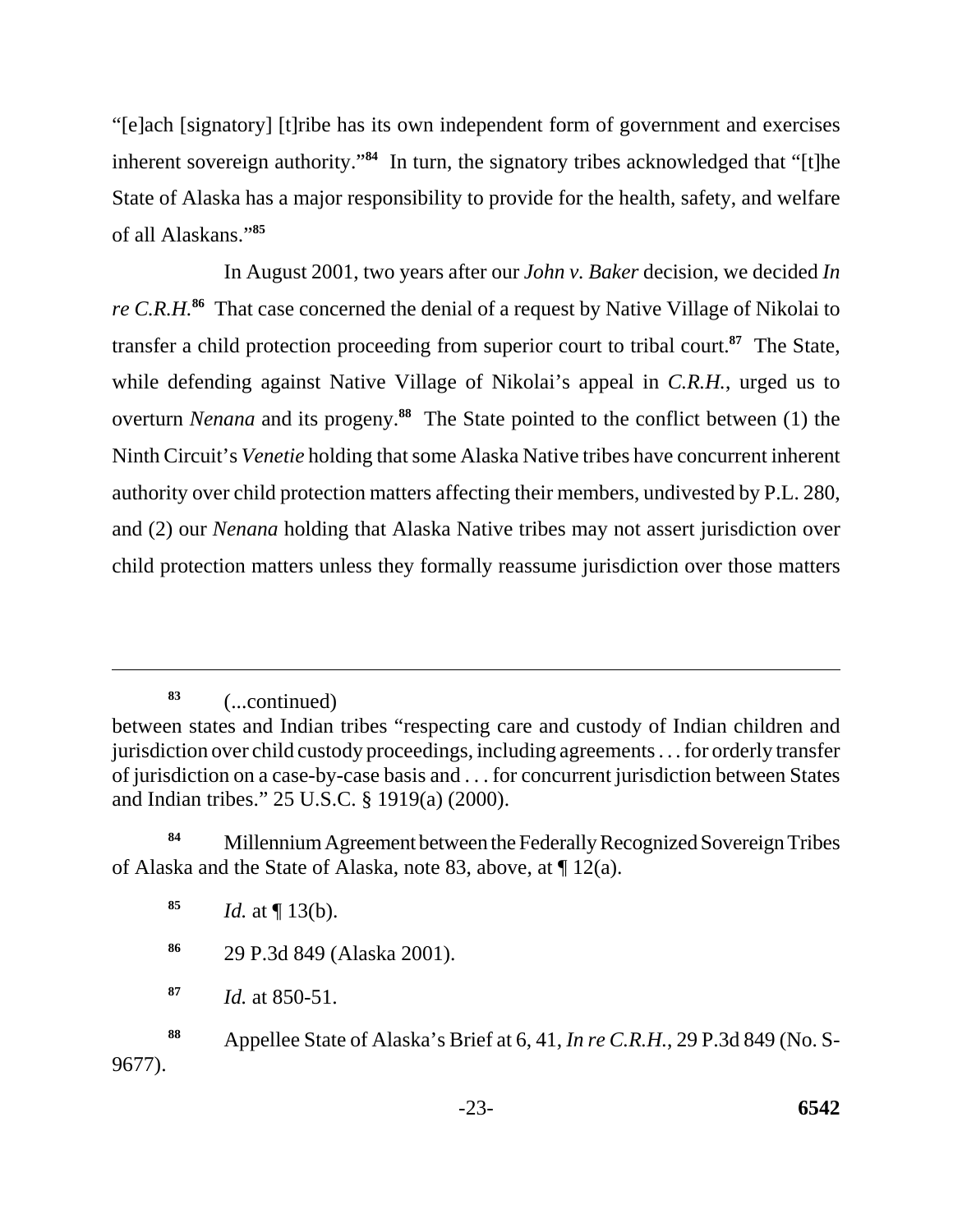under ICWA § 1918(a) because they were divested of it by P.L. 280.**<sup>89</sup>** The State explained that it "felt compelled" to oppose the tribe's request for transfer because of *Nenana* and its progeny, but it was "in an untenable position" because *Nenana* and *Venetie* were irreconcilable.**<sup>90</sup>** The State argued in part that we should reexamine and overrule *Nenana* in light of *John v. Baker*'s holdings that Alaska's federally recognized tribes have " 'inherent power [to] regulat[e] their internal and social relations,' including adjudicatory authority over child custody matters" and that P.L. 280 did not divest that authority outside of Indian country.**<sup>91</sup>**

We compared ICWA § 1911(a), which provides that tribes lack exclusive Indian country and wardship jurisdiction "where such jurisdiction is otherwise vested in the State by existing Federal law," with § 1911(b), which does not contain a parallel limiting provision for transfer jurisdiction.**<sup>92</sup>** We concluded that "Congress intended P.L. 280 to affect tribes' exclusive jurisdiction under subsection 1911(a), but did not intend P.L. 280 to affect transfer jurisdiction under subsection 1911(b)."**<sup>93</sup>** We therefore held that federally recognized tribes in Alaska may accept transfer of ICWA cases under § 1911(b) without formal reassumption of jurisdiction, and we overruled *Nenana*, *F.P.*, and *K.E.* to the extent they were inconsistent with that holding.**<sup>94</sup>** But having concluded that Congress gave tribes § 1911(b) transfer jurisdiction regardless of their P.L. 280

- **90** *Id.*
- **91** *Id.* at 13, 25 (quoting *John v. Baker*, 982 P.2d at 754-55).
- **<sup>92</sup>***In re C.R.H.*, 29 P.3d at 852.
- **<sup>93</sup>***Id.*
- **<sup>94</sup>***Id.* at 850-52.

**<sup>89</sup>** *Id.* at 5.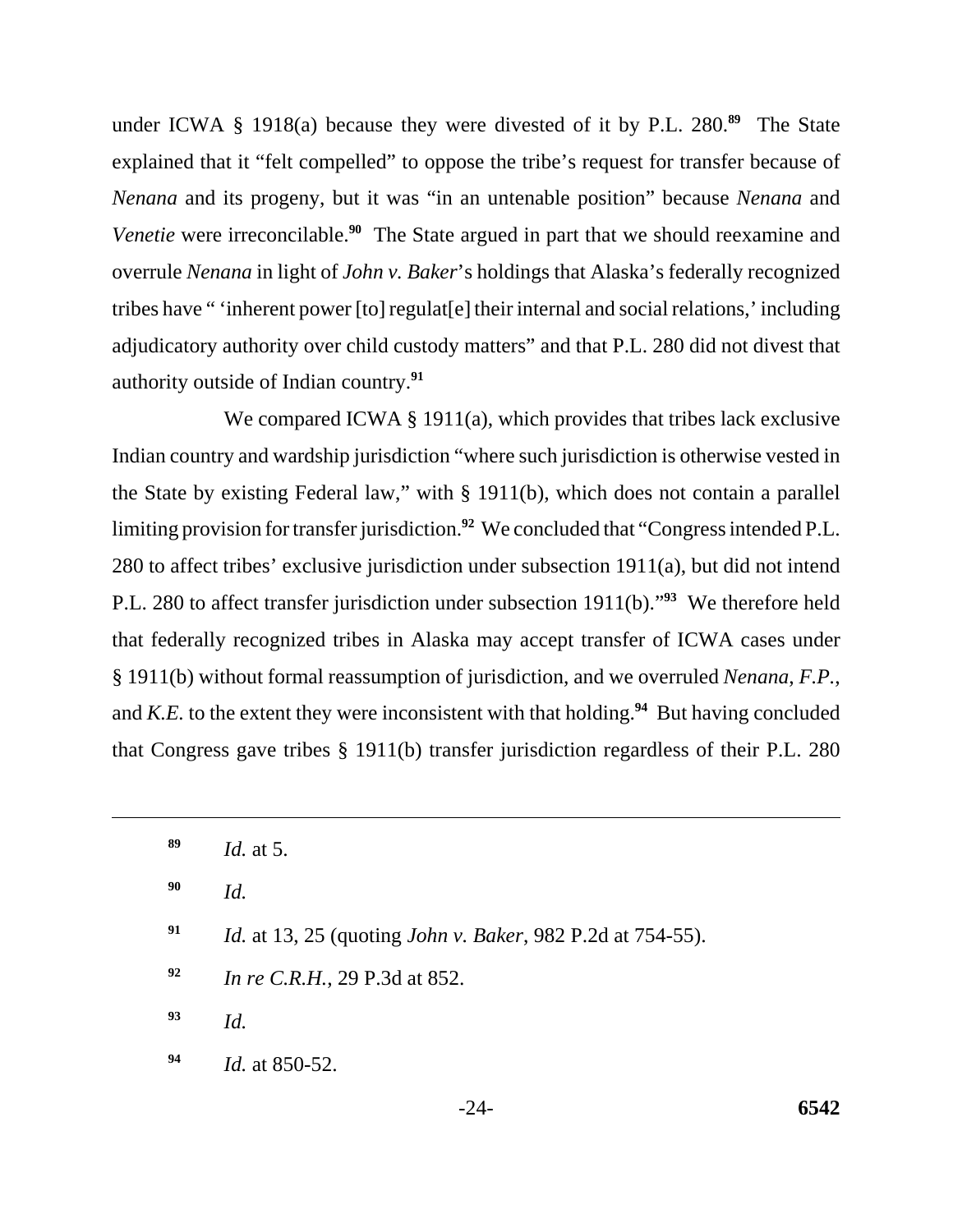P.L. 280 retained initiating jurisdiction under § 1911(a) concurrent with the State.**<sup>95</sup>** status, we found it unnecessary to reconsider whether Alaska Native tribes affected by

DHSS subsequently requested an opinion from then-Attorney General Bruce Botelho on *C.R.H.*'s effect.<sup>96</sup> In the responsive memorandum, the Attorney General's office acknowledged that "no tribe in Alaska [could] exercise exclusive jurisdiction over its children based on either residency or domicile within the tribe's reservation" because the only tribe occupying a reservation, Metlakatla Indian Community, exercises concurrent jurisdiction.**<sup>97</sup>** The memorandum also acknowledged Native Village of Barrow's and Native Village of Chevak's successful petitions to reassume exclusive jurisdiction over matters involving their children.**<sup>98</sup>** As to Alaska's other tribes, the memorandum stated that before a child custody proceeding's initiation, a tribe and the State shared concurrent jurisdiction and either could take steps to protect a member child or membership-eligible child.**<sup>99</sup>** The memorandum explained that a tribe could exercise exclusive jurisdiction over a child either by (1) initiating a tribal court proceeding regarding an Indian child not already within the State's custody and declaring

**<sup>99</sup>***Id.* at 2.

**<sup>95</sup>***Id.* at 852. One early commentator noted that "[r]ead together with *John v. Baker*, *C.R.H.* confirms tribal concurrent ICWA jurisdiction as well." CASE & VOLUCK, note 77, above, at 430 n.406.

<sup>&</sup>lt;sup>96</sup> Memorandum from Assistant Att'y Gen. Donna Goldsmith for Jay Livey, Dep't of Health & Soc. Srvs. Comm'r (Mar. 29, 2002) (No. 441-00-0005) *revoked by*  2004 FORMAL OP. ATT'Y GEN. 135.

**<sup>97</sup>***Id.* at 3; *see John v. Baker*, 982 P.2d at 748 n.43 (noting Metlakatla Reservation on Annette Islands is Alaska's only post-ANSCA Indian reservation).

<sup>&</sup>lt;sup>98</sup> Memorandum From Assistant Att'y Gen. Donna Goldsmith, note 96, above, at 3.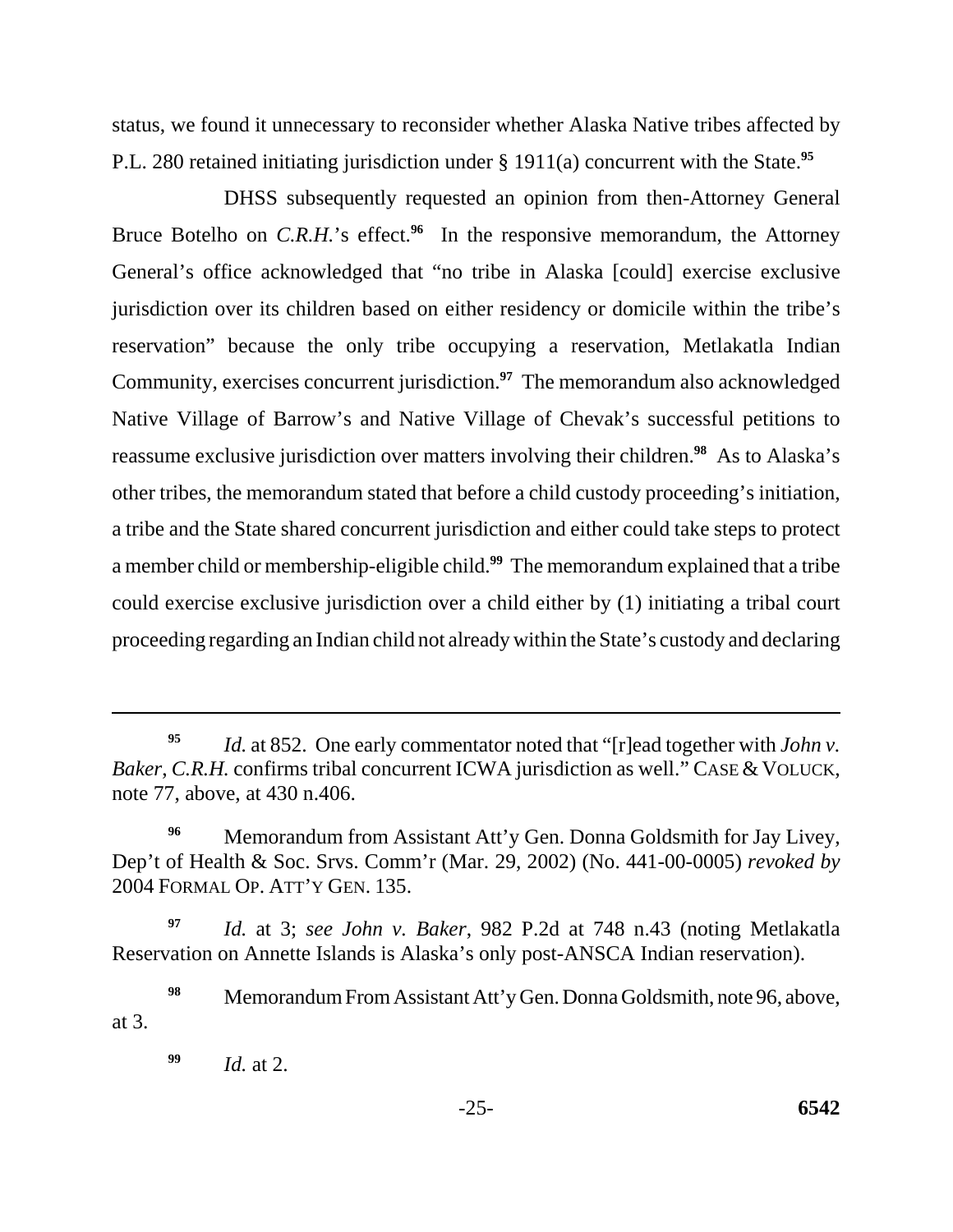the child a tribal court ward or (2) receiving transfer of a case initiated in state court.**<sup>100</sup>** According to the memorandum, the State lacked authority to investigate a report of harm concerning an Indian child it knew was a tribal court ward, but the State could forward risk of harm information to the tribe.**<sup>101</sup>** Finally, the memorandum advised DHSS that in addition to recognizing cultural adoptions under ICWA § 1911(d), the State was required to "recognize tribal court adoption orders to the extent that it recognize[d] such orders from sister states and other foreign orders" because "*C.R.H.* removed all impediments that historically prevented [recognition of] tribal court adoptions."**<sup>102</sup>**

### **3. The State's position after October 1, 2004**

On October 1, 2004, then-Attorney General Gregg Renkes issued a direction-changing advisory opinion regarding tribal jurisdiction and ICWA-defined child custody proceedings.**<sup>103</sup>** The 2004 Attorney General Opinion, based on *C.R.H.* and the *Nenana* remnants left in place after *C.R.H.*, and without acknowledging *John v. Baker*'s implications, concluded that:

> Alaska state courts have exclusive jurisdiction over child custody proceedings involving Alaska Native children unless (1) the child's tribe has successfully petitioned the Department of Interior to reassume exclusive or concurrent jurisdiction under the Indian Child Welfare Act (ICWA), 25 U.S.C. § 1918 or (2) a state superior court has transferred jurisdiction of the child's case to a tribal court in accordance

- $101$  *Id.* at 4.
- $102$  *Id.* at 5.
- **103** 2004 FORMAL OP. ATT'Y GEN. 135.

**<sup>100</sup>** *Id.* at 2, 4 n.7.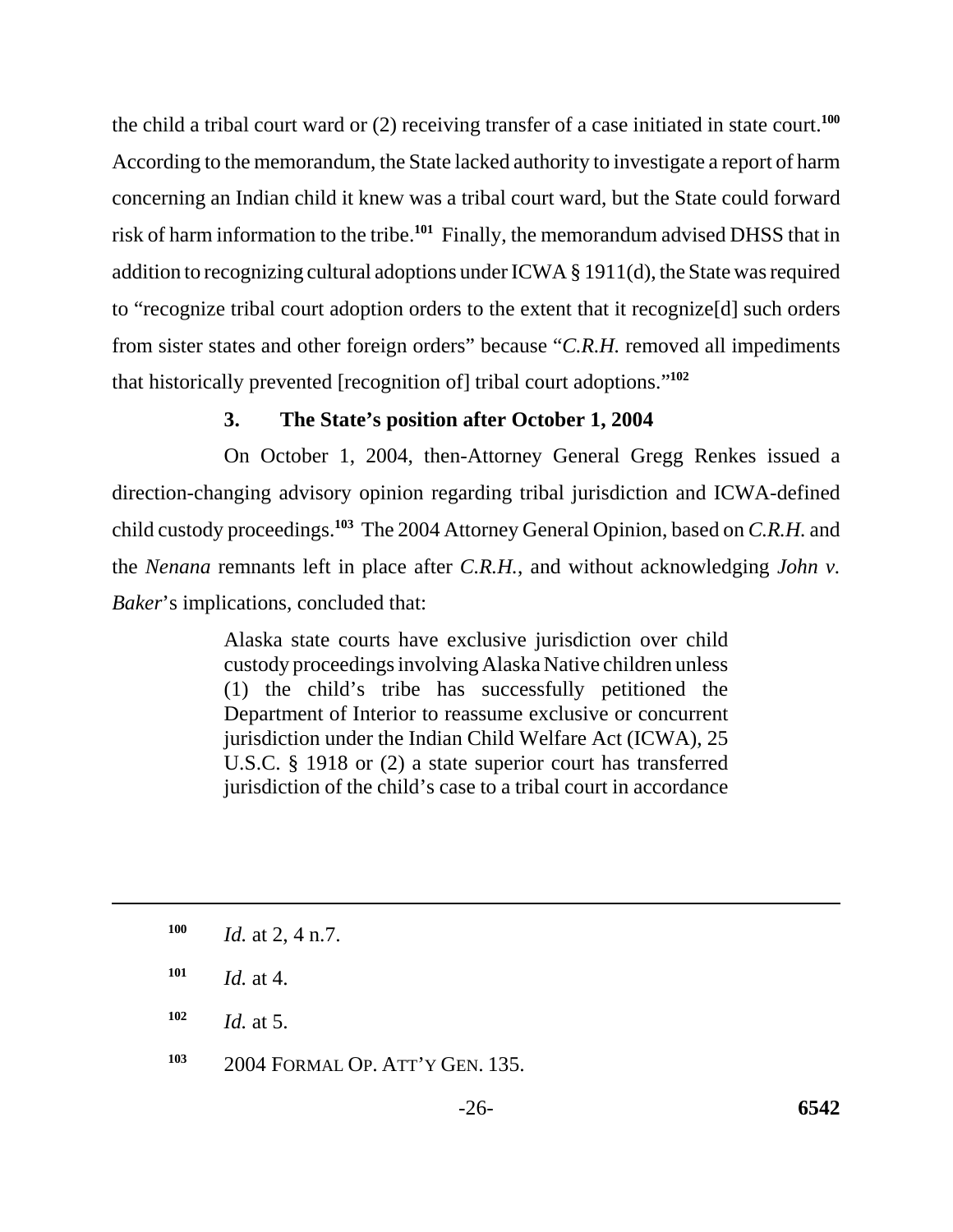with 25 U.S.C. § 1911(b) and the tribal court is exercising its jurisdiction.[**104**]

OCS then revised its Policy and Procedure Manual, citing the 2004 Attorney General Opinion as authority. The manual still recognizes Native Village of Barrow, Native Village of Chevak, and Metlakatla Indian Community as having exclusive or concurrent ICWA jurisdiction in their specified territories. But the manual redefines the meaning of "concurrent" jurisdiction exercisable by the remaining tribes: the 2002 edition states that until a child custody proceeding is initiated, "the tribe and the [S]tate simultaneously share authority and either government may take the steps necessary to protect a child who may be at risk"; the 2004 edition removed that provision and otherwise limited concurrent jurisdiction to cases transferred from state court.

OCS also changed the way it shared information with tribes. Before 2004 OCS contacted a child's tribe "[a]s soon as possible, and if possible prior to the assignment for investigation" to ascertain whether the tribe already had custody of the child or wanted to take jurisdiction over a child protection proceeding. The 2004 Attorney General Opinion advised that OCS was authorized "to release information concerning minor children for whom state court proceedings have not been initiated" to a "tribe properly exercising jurisdiction over a child protection proceeding involving the tribe's member child," but that "OCS must promulgate regulations governing the release of this information." On March 21, 2005, OCS proposed new regulations for releasing information to tribes "if such a release is in the best interests of the child . . . and the child is not [the subject of a child in need of aid] case where the child's tribe is not a party" or "to assist in an investigation of a report of harm."

One OCS supervisor described actual changes in OCS policy following the 2004 Attorney General Opinion as follows:

**<sup>104</sup>***Id.* at 3.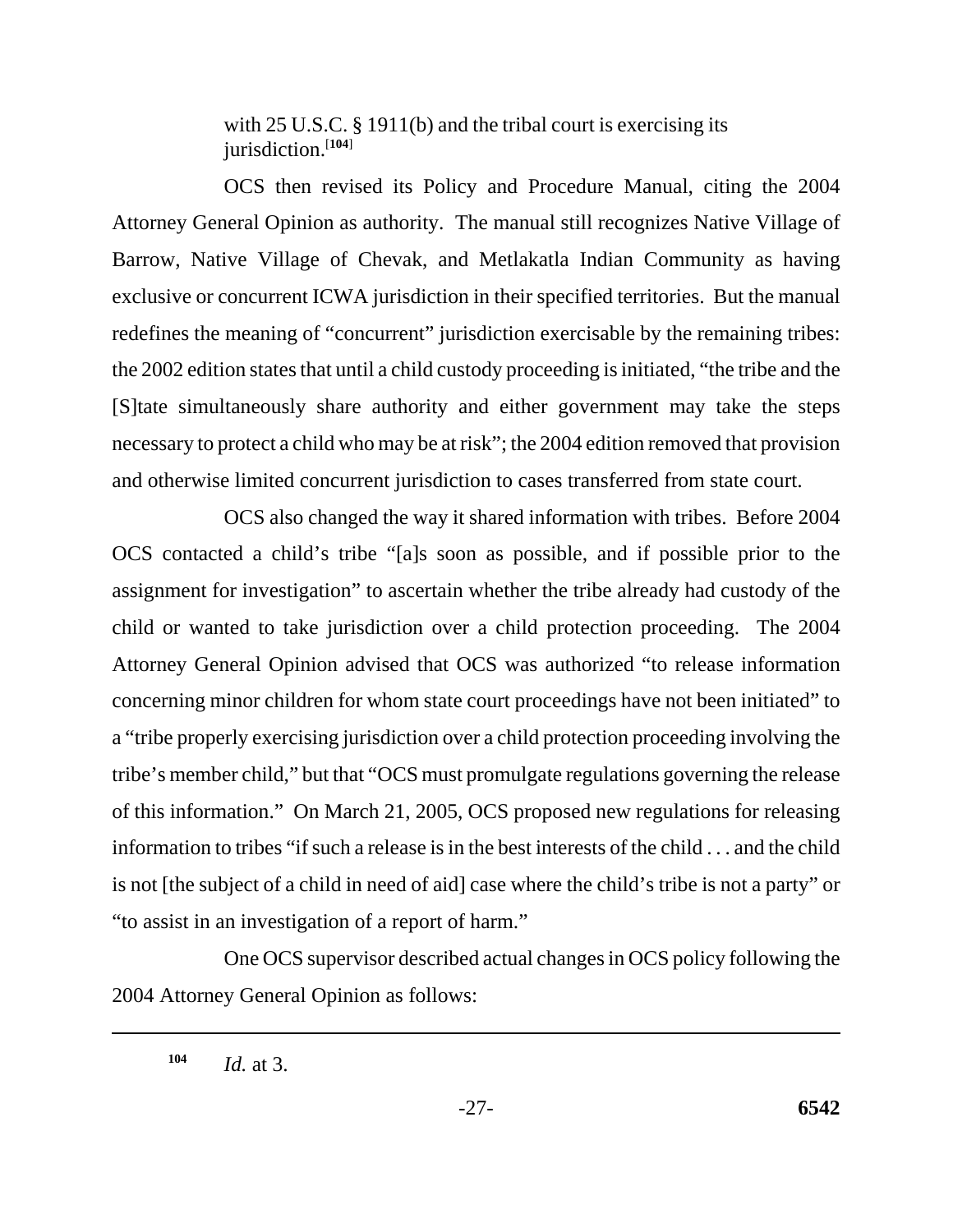Policies have changed recently regarding when we contact the tribe in investigations. . . . [W]e don't share information regarding investigations unless the investigation is underway. In other words, . . . the tribe can't have access to allegations that are made unless I have releases from my clients. They can't get copies of Reports of Harm unless . . . the parent in the Report of Harm has signed a release. Until [the tribes] have intervened legally in a [child in need of aid] case. In which case, then, they get all that.

BVS also changed its policies based on the 2004 Attorney General Opinion. The 2004 Attorney General Opinion stated that "the [S]tate retains exclusive jurisdiction over Alaska Native adoption proceedings unless a tribe has reassumed jurisdiction" but the State's "longstanding policy" of "ratif[ying] Indian adoptions that occur under tribal custom as a matter of equity under state law" is unchanged. According to a letter from BVS to the Kaltag Tribal Council, BVS began refusing to accept tribal court adoption paperwork in October 2005 unless it was from Native Village of Barrow, Native Village of Chevak, or Metlakatla Indian Community, and began processing only cultural adoptions for the remaining tribes.

### **C. Ripeness Analysis For This Case**

As noted earlier, the State moved to dismiss the Tribes' suit on ripeness grounds. It contended the Tribes had alleged no actual harm, but rather presented nothing more than an abstract disagreement with an opinion by the Attorney General. The State pointed out the lawsuit was filed shortly after the 2004 Attorney General Opinion was issued and no actual controversy regarding implementation had yet arisen. Relying primarily on our 2001 decision *Brause v. State, Department of Health & Social*  Services,<sup>105</sup> the State argued that in the absence of specific facts regarding actual

**<sup>105</sup>**21 P.3d at 358-60 (discussing federal law and affirming, under abuse of discretion standard, superior court's dismissal on ripeness grounds of action for (continued...)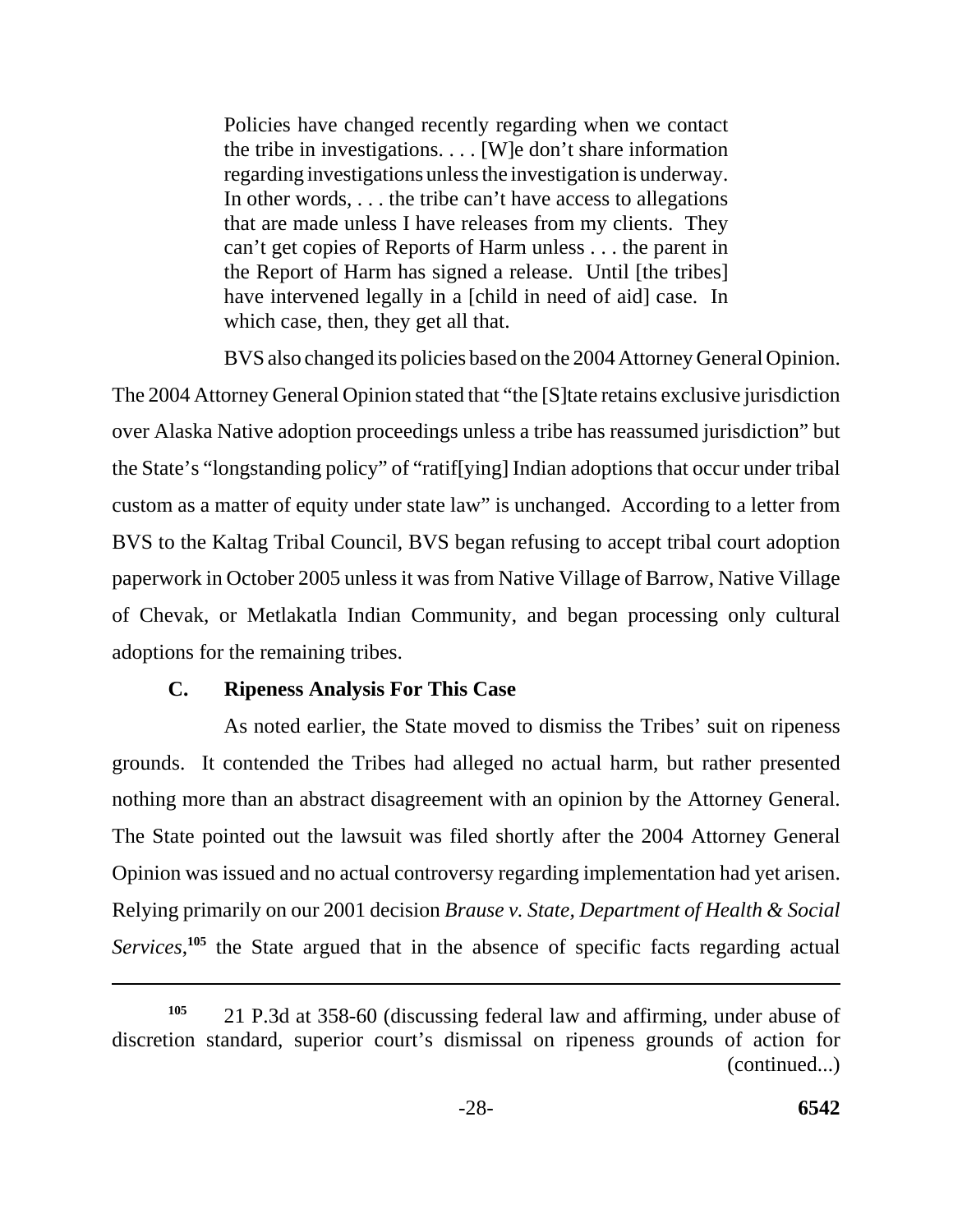governmental action to provide context, the case was not ripe and there was no need for the superior court to act.

The Tribes opposed the State's dismissal motion, arguing that (1) the State had taken action well beyond the mere issuance of an Attorney General's opinion, including changes in department manuals and actual dealings with tribes, and (2) thenexisting Alaska case law on standing, including the concept of ripeness, required only the threat of future injury. Judge Suddock agreed with the Tribes.

During the briefing for this appeal we issued our decision in *State v. ACLU of Alaska*. **<sup>106</sup>** In that case we continued *Brause*'s new emphasis on federal ripeness law with respect to a narrow line of cases — those involving pre-enforcement constitutional challenges to statutes.**<sup>107</sup>** We stated that "the constitutionality of a statute generally may not be challenged as an abstract proposition" and looked to see if the plaintiffs had presented the basis for an exception to that general rule.**<sup>108</sup>** We then noted the similarity of our earlier cases warning against advisory opinions and resolving abstract questions of law to the Ninth Circuit's recent decision in *Alaska Right to Life Political Action* 

**<sup>105</sup>**(...continued)

**<sup>107</sup>***See id.* at 366 (concerning "pre-enforcement challenge to a newly amended statute that prohibits the possession and use of marijuana"); *id.* at 368 (looking to federal law); *see also Brause*, 21 P.3d at 358 (concerning request for declaration that statute denying same-sex marriages recognition is unconstitutional where challengers did not allege they had been denied any specific benefits); *id.* at 358-60 (relying in part on 13A CHARLES ALAN WRIGHT ET AL., FEDERAL PRACTICE AND PROCEDURE § 3532, at 112, 114-15 (2d ed. 1984)).

**<sup>108</sup>***ACLU of Alaska*, 204 P.3d at 366.

declaratory relief in connection with constitutional challenge to statute precluding samesex marriage because plaintiffs had not alleged any specific denial of rights associated with marriage).

**<sup>106</sup>**204 P.3d 364 (Alaska 2009).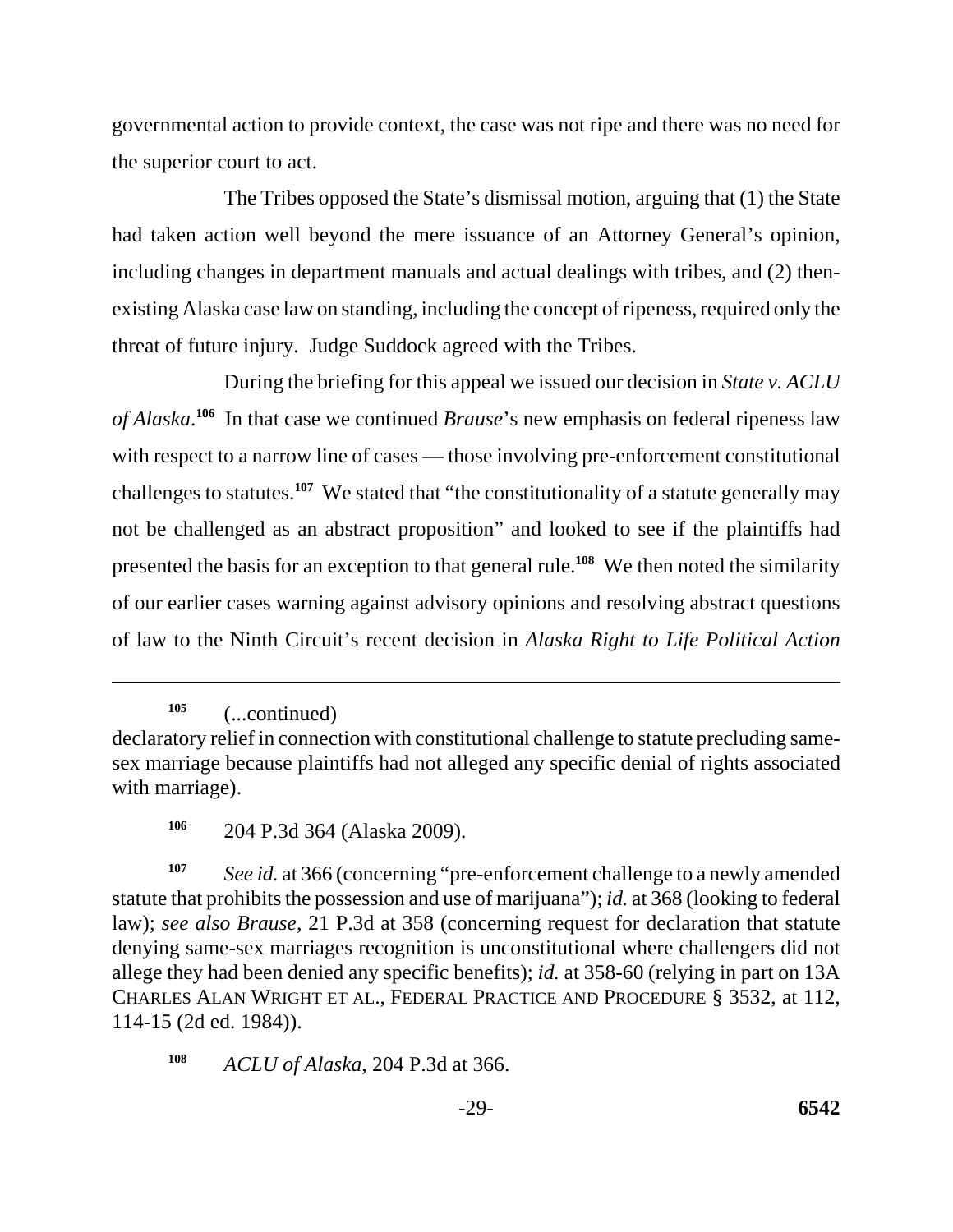*Committee v. Feldman.*<sup>109</sup> We stated: "While pure legal questions that require little factual development are more likely to be ripe, a party bringing a pre[-]enforcement challenge must nonetheless present a concrete factual situation."**<sup>110</sup>** Looking back to *Brause* and its reliance on federal law, we reiterated the practical formulation for ripeness of pre-enforcement constitutional challenges to statutes: balancing the need for decision against the risks of decision.**<sup>111</sup>**

The plaintiffs in *ACLU of Alaska* had challenged a newly enacted statute criminalizing the possession of small amounts of marijuana, arguing that the statute was unconstitutional under *Ravin v. State.***<sup>112</sup>** We first determined that because the plaintiffs faced federal prosecution for marijuana possession regardless of state law, the threat of the new law did not really create a hardship to them.**<sup>113</sup>** We then determined that concrete facts regarding the State's enforcement of the new statute might aid in our decision.**<sup>114</sup>** We also considered the litigation's high-profile nature, with interest by both the legislative and executive branches, and that deference to the legislative branch prohibits us from declaring statutes unconstitutional unless "squarely faced with the need to do

**<sup>109</sup>***Id.* at 368-69; *see Feldman*, 504 F.3d 840 (9th Cir. 2007).

**<sup>110</sup>***ACLU of Alaska*, 204 P.3d at 368 (quoting *Feldman*, 504 F.3d at 849) (internal quotation marks omitted).

**<sup>111</sup>***Id*. at 369.

**<sup>112</sup>***Id.* at 366; *see Ravin,* 537 P.2d 494, 504, 511 (Alaska 1975) (holding Alaskans have fundamental right to privacy in their homes and allowing possession of small amounts of marijuana in home by adults for personal and private use).

**<sup>113</sup>***ACLU of Alaska*, 204 P.3d at 369-70.

**<sup>114</sup>***Id*. at 372-73.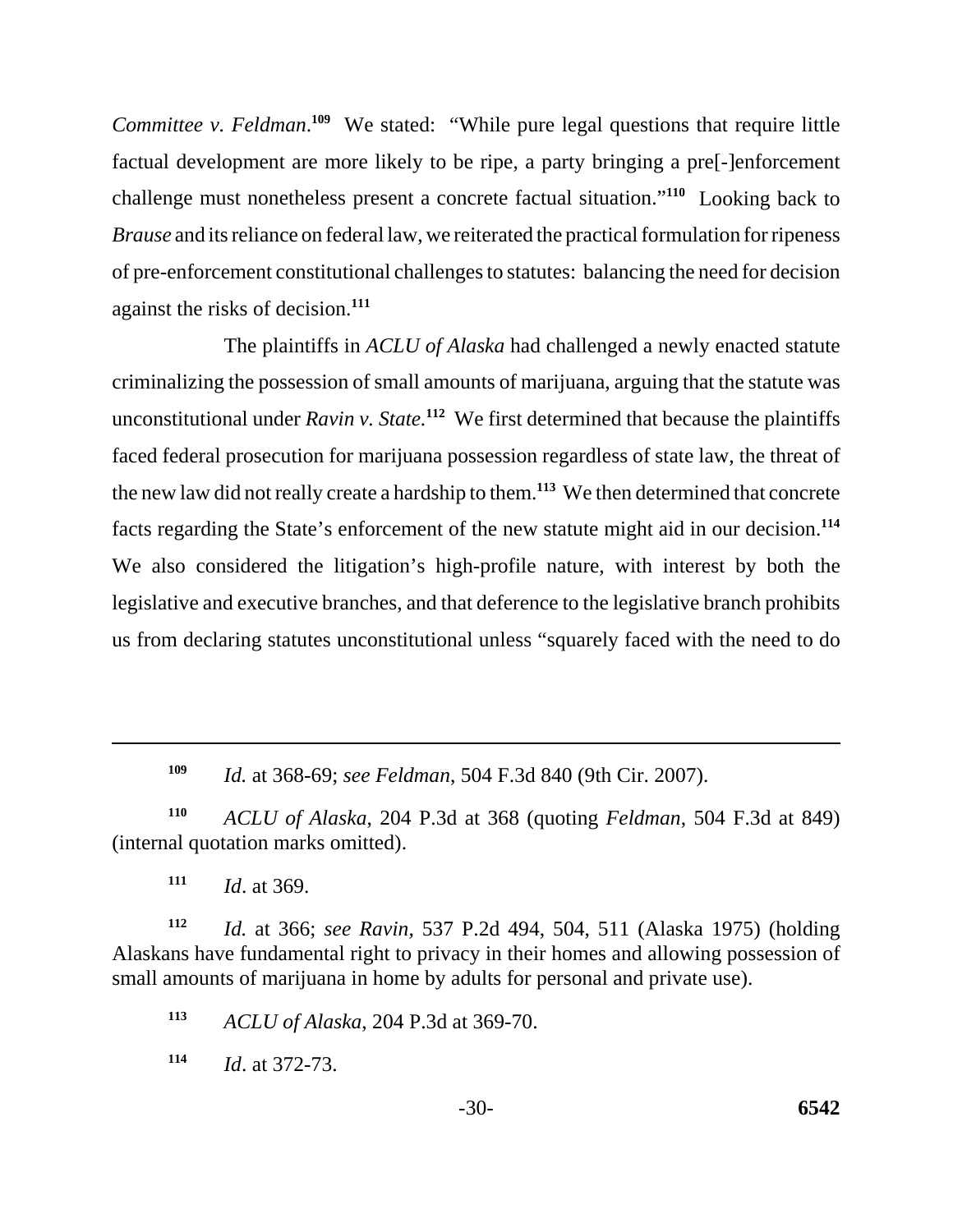so."**<sup>115</sup>** Because of these factors, we concluded that the decisional risks outweighed the need for decision and that the plaintiffs therefore were not entitled to an exception from the general rule against pre-enforcement constitutional challenges to statutes.**<sup>116</sup>** We vacated the superior court's judgment in the plaintiffs' favor and dismissed the proceedings.**<sup>117</sup>**

The State and the Tribes disagree on *ACLU of Alaska*'s application here. The State implicitly characterizes this case as a pre-enforcement challenge to the 2004 Attorney General Opinion and asserts that the Tribes are asking "for a sweeping decision" despite the "factual vacuum of this case." The State argues the Tribes have not demonstrated a need for a decision, but the risk of decision is high because "jurisdictional analysis depends on [a variety of different] factual circumstances." The State points to a number of hypothetical fact patterns raising difficult questions and leading to differing results in the jurisdictional analysis, including if only one parent is a tribal member, if the parents are members of different tribes, and if one or both of the parents do not consent to tribal jurisdiction. It concludes that considering the tribal jurisdiction question raised here in the absence of concrete facts "invites an inaccurate[,] broad[,] and unqualified jurisdictional ruling."

The Tribes respond that the State's argument rings hollow because the State contends that no Alaska Native tribe possesses *any* jurisdiction to initiate ICWA-defined child custody proceedings unless the tribe has reassumed jurisdiction under ICWA § 1918. The Tribes assert that this case does not raise an issue about tribal jurisdiction and authority over non-members and expressly ask us to refrain from addressing that issue.

**<sup>115</sup>***Id.* at 373.

**<sup>116</sup>***Id.* at 371-74.

**<sup>117</sup>***Id*. at 374.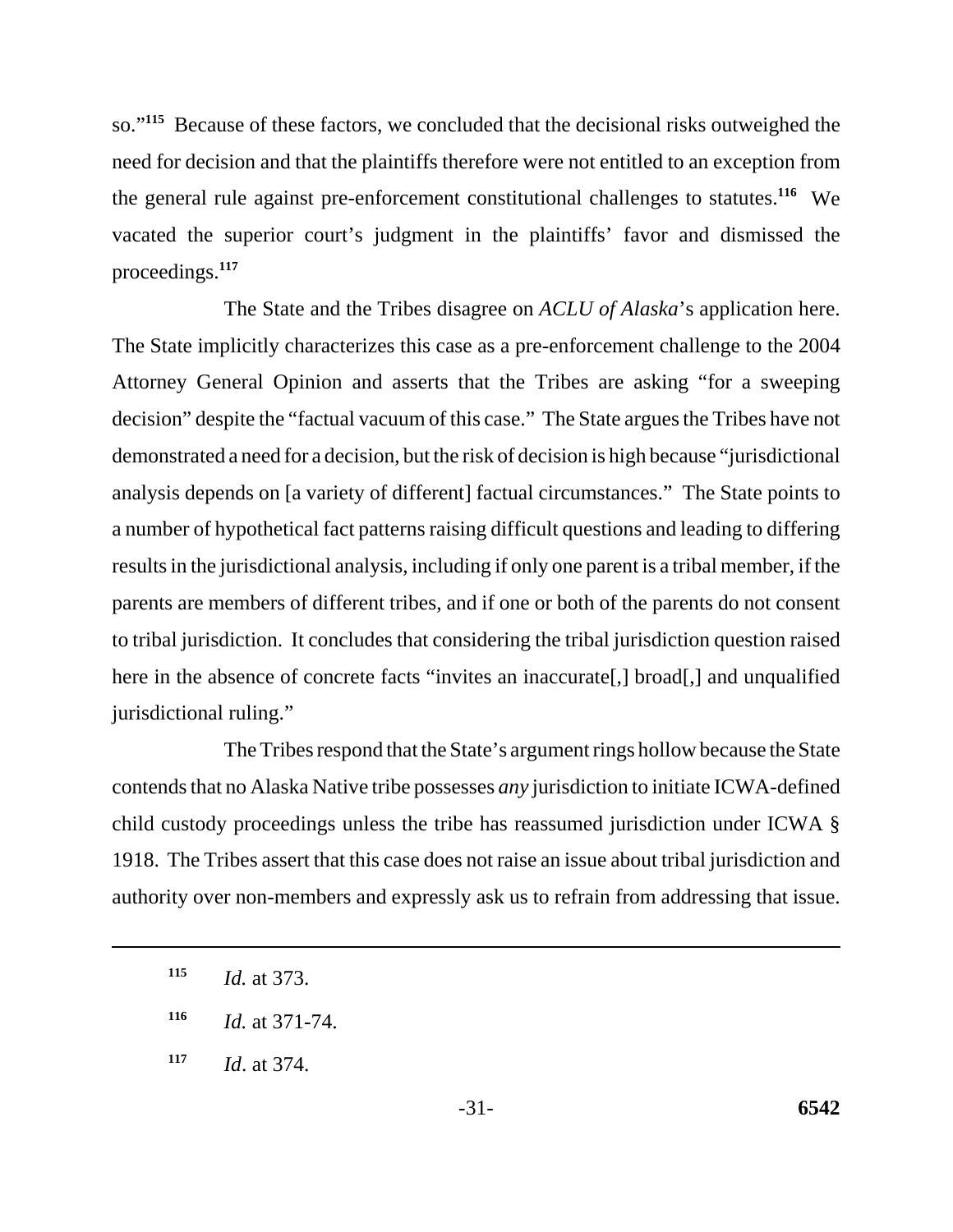The Tribes point to the existence of tribal court systems and specific examples of the 2004 Attorney General Opinion's effect on tribal jurisdiction and powers,**<sup>118</sup>** and argue that there is a real case and controversy ripe for decision.

The Tribes distinguish *ACLU of Alaska* by observing that "the [c]ourt in *ACLU* was most influenced by the fact that the actions the plaintiffs sought to engage in, even if protected from criminalization under Alaska law, still remained criminal under federal law" and "[n]o analogue is present here." The Tribes also point out that "the [c]ourt in *ACLU* found that the plaintiffs' declarations did not indicate that the statute at issue would [a]ffect their conduct, or that they would be the subjects of enforcement," while "[h]ere, it is clear . . . that the State is enforcing its new policies vigorously." The Tribes further note that "in *ACLU* a 'narrowing construction' of the new marijuana statute was possible, thus making adjudication of individual cases more appropriate; here, by contrast, the State's position is monolithic, barring *all* child protection proceedings from being initiated in tribal courts absent . . . reassumption . . . and barring [recognition of] *all* tribal court adoption proceedings." (Emphasis in original.) The final distinction drawn by the Tribes is that "in *ACLU* due respect for the legislative branch required some hesitance on the [c]ourt's part before declaring an enacted statute unconstitutional," but "[h]ere, in contrast, state officials are taking actions based upon their interpretation of

<sup>&</sup>lt;sup>118</sup> The Tribes point out that based on the 2004 Attorney General Opinion, OCS changed its policy on recognizing existing tribal child custody proceedings, and that the record reflects one application of the new policy involving a member child of the Kenaitze Tribe. The child had been: (1) the subject of several emergency petitions before the Tribe; (2) the subject of multiple reports of harm OCS had transferred to the Tribe for follow-up; and (3) held by a state court to be under the tribal court's jurisdiction. OCS disregarded this previous activity and reopened its investigation, requesting a state court order compelling the child's attendance at an interview regarding allegations the Tribe had already investigated and found unsubstantiated. The Tribes also point out that BVS stopped issuing birth certificates for children adopted in tribal courts shortly after the 2004 Attorney General Opinion was issued.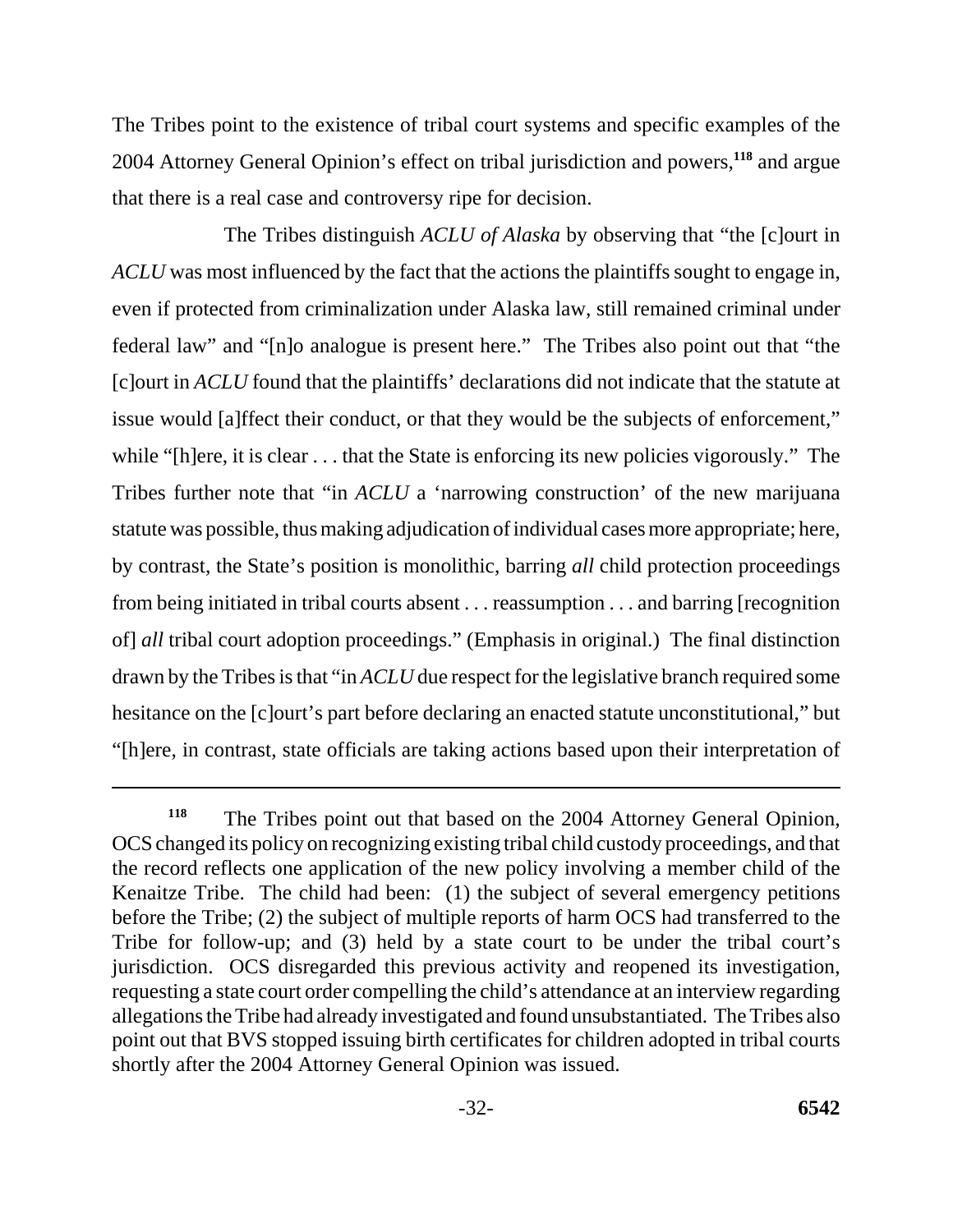Alaska Supreme Court case law — a subject on which this [c]ourt is in the best position, and has an obligation, to decide."

The Tribes have the better argument. The State's actions in response to the 2004 Attorney General Opinion go beyond enacting a statute that might be challenged as facially unconstitutional. Indian children may be at risk of harm because of the State's refusal to coordinate and cooperate with tribes regarding reports of harm; Indian children, as well as their natural and putative adoptive parents, may be held in legal limbo by the State's refusal to give full faith and credit to tribal adoption decrees; and both the State and tribal courts need to understand the extent to which tribal court orders in "child custody proceedings," as that term is defined in ICWA, are entitled to full faith and credit. We agree with Judge Suddock: families and children are being affected; State and tribal relations are being affected; the State and Alaska Native tribes, as well as State and tribal courts, are being affected. Under our approach to ripeness in cases not involving pre-enforcement constitutional challenges to statutes, the Tribes have readily established the injury and threat of injury necessary to support this suit.**<sup>119</sup>**

We conclude that the legal issue before us has been sufficiently narrowed by our previous cases and the conflicting Ninth Circuit cases. There are enough facts before us to resolve the parties' fundamental jurisdictional dispute in limited fashion: We will decide whether — absent formal reassumption of jurisdiction under ICWA  $\S$ 1918 — Alaska Native tribes have inherent sovereign jurisdiction, concurrent with the

**<sup>119</sup>***See generally ACLU of Alaska*, 204 P.3d at 375-76 (Carpeneti, J., dissenting) ("We interpret standing, and by extension ripeness, leniently in order to facilitate access to the courts: 'The basic idea . . . is that an identifiable trifle is enough for standing to fight out a question of principle.' " (quoting *State v. Planned Parenthood of Alaska*, 35 P.3d 30, 34 (Alaska 2001))); *Brause*, 21 P.3d at 360-61 (Bryner, J., dissenting) ("This court's standing jurisprudence indicates a willingness to adjudicate claims where the injury claimed is but 'an identifiable trifle.' " (quoting *Bowers Office Prods., Inc. v. Univ. of Alaska*, 755 P.2d 1095, 1097 (Alaska 1998))).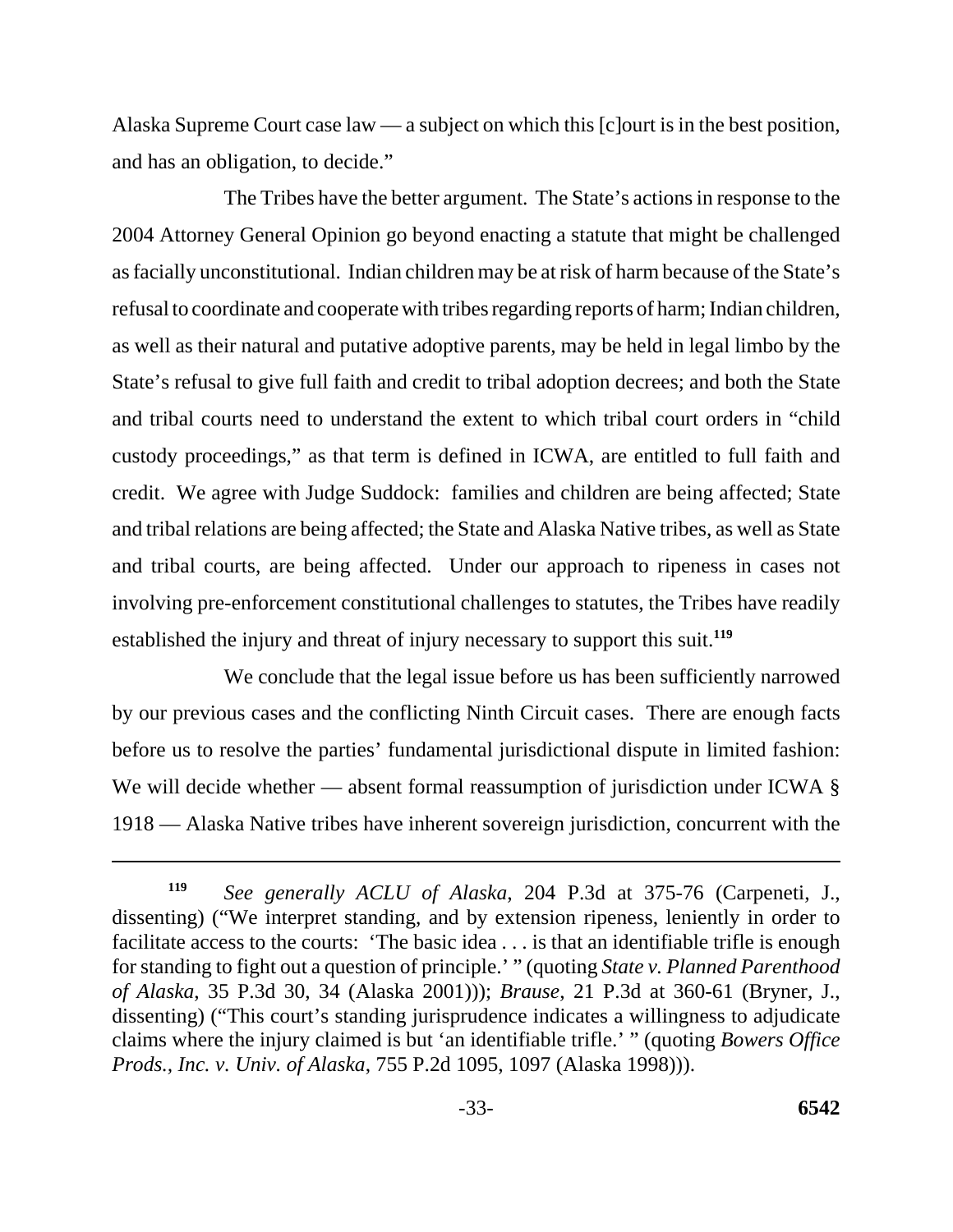State, to initiate ICWA-defined child custody proceedings. We therefore affirm Judge Suddock's decision denying the State's motion to dismiss the Tribe's suit and we decline to vacate the superior court judgment and dismiss this appeal on ripeness grounds.

### **D. Today's Holding Regarding Alaska Native Tribal Sovereignty And ICWA**

*John v. Baker* is foundational Alaska authority regarding Alaska Native tribal jurisdiction over the welfare of Indian children, notwithstanding the sharpness of the debate or the division of the court in reaching its ultimate conclusion.**<sup>120</sup>** Notably, the State does not ask that *John v. Baker* be overruled.

Having thoroughly outlined *John v. Baker*'s tribal jurisdiction analysis, we reiterate only the following four points from that decision to set the stage for our consideration of the State's arguments here. First, unless and until its powers are divested by Congress, a federally recognized sovereign Indian tribe has powers of selfgovernment that include the inherent authority to regulate internal domestic relations among its members.**<sup>121</sup>** Second, ANCSA's elimination of nearly all Indian country in Alaska did not divest federally recognized sovereign Alaska Native tribes of their

**<sup>120</sup>**The debate continued among commentators after the decision. *See, e.g.*, David M. Blurton, John v. Baker *and the Jurisdiction of Tribal Sovereigns Without Territorial Reach*, 20 ALASKA L. REV. 1, 26 (2003) (criticizing *John v. Baker*'s holding and interpreting United States Supreme Court cases to be "highly indicative . . . that tribes, without Indian country, do not have inherent sovereign powers and lack criminal, civil adjudicatory, and regulatory authority"); Andy Harrington, *Exclusive of What? The Historical Context of the 1970 "Metlakatla" Amendment to PL 280*, 23 ALASKA L. REV. 1, 7-9, 30-32, 38-49 (2006) (criticizing *John v. Baker* dissent's conclusion that 1970 amendment indicates P.L. 280 divested Alaska Native tribes of jurisdiction and taking position that (1) amendment was intended to supercede federal case law holding Metlakatla Reservation was not in Indian country and (2) "exclusive" in P.L. 280 § 2(c) does not mean exclusive of tribal jurisdiction, but instead means exclusive of federal jurisdiction under the General Crimes and Major Crimes Acts, 18 U.S.C. §§ 1152, 1153).

**<sup>121</sup>** *John v. Baker*, 982 P.2d at 751.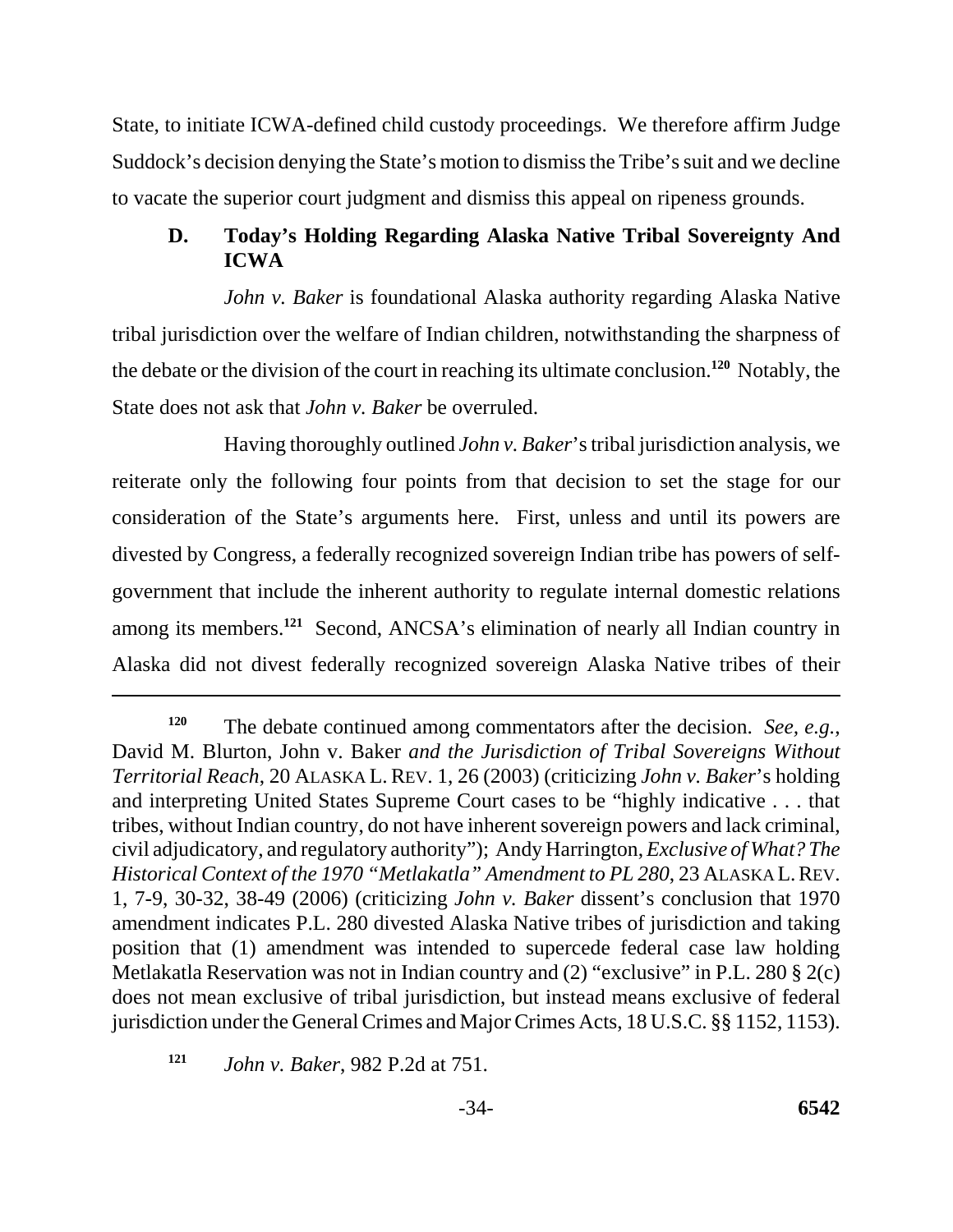authority to regulate internal domestic relations among their members.**<sup>122</sup>** Third, we "must resolve ambiguities in statutes affecting the rights of Native Americans in favor of Native Americans" and "we will not lightly find that Congress intended to eliminate the sovereign powers of Alaska tribes."**<sup>123</sup>** Fourth, "Congress's purpose in enacting ICWA reveals its intent that Alaska Native villages retain their power to adjudicate child custody disputes" and "ICWA's very structure presumes both that the tribes . . . are capable of adjudicating child custody matters . . . and that tribal justice systems are appropriate forums for resolution of child custody disputes."**<sup>124</sup>**

The State contends that ICWA § 1911 constitutes a "complete jurisdictional scheme" limiting a tribe's initiating jurisdiction to child custody proceedings in Indian country under § 1911(a), but allowing, under certain conditions, transfer jurisdiction for those proceedings outside of Indian country under § 1911(b). According to the State, this scheme "reflects Congress'[s] reasonable balancing of tribal rights, parental rights offreservation, and state rights off-reservation." The State argues that the superior court's acknowledgment of inherent sovereign jurisdiction to initiate child custody proceedings: (1) "fundamentally upend[s] ICWA's delicate balance of parental, state, and tribal interests"; (2) circumvents transfer jurisdiction limitations; (3) allows tribes to exercise jurisdiction over non-members; and (4) magnifies the disjunction in Indian law that P.L. 280 may have divested Alaska Native tribal powers inside Indian country but not outside

**122** *Id.* at 753.

**<sup>123</sup>***Id.* at 752-53 (citing *In re F.P.*, 843 P.2d at 1219).

**124** *Id.* at 753-54 (citing 25 U.S.C. § 1911).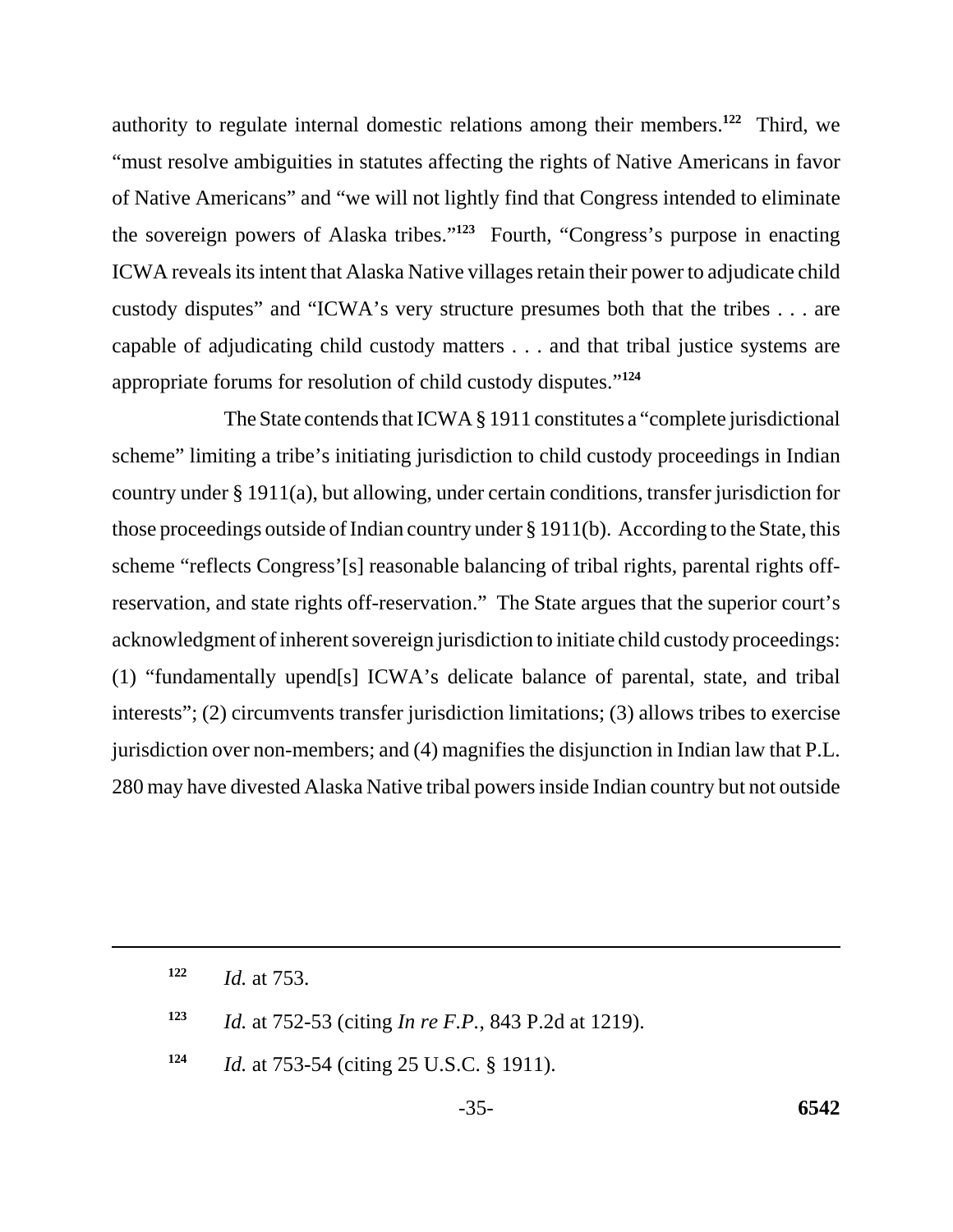it — as noted in *John v. Baker*, "generally, Indian nations possess greater powers in Indian country than they do outside it."**<sup>125</sup>**

The Tribes respond that: (1) ICWA was intended to give tribes more, not less, power and authority to protect the best interests of their children; (2) this case does not present the issues the State raises concerning tribal jurisdiction over non-members; and (3) the remaining vestige of *Nenana*'s divestiture interpretation of P.L. 280 should be overruled, thereby eliminating the alleged jurisdictional disjunction.

We agree with the Tribes. ICWA creates limitations on states' jurisdiction over ICWA-defined child custody proceedings, not limitations on tribes' jurisdiction over those proceedings.**<sup>126</sup>** And we acknowledge that in the nearly 25 years since our *Nenana*  decision, our view of P.L. 280's impact on tribal jurisdiction has become the minority view — other courts and commentators have instead concluded that P.L. 280 merely gives states concurrent jurisdiction with tribes in Indian country.**<sup>127</sup>** What remains of

**<sup>126</sup>***See Holyfield*, 490 U.S. at 44-45 (stating ICWA's purpose was "to make clear that in certain situations the state courts did *not* have jurisdiction over child custody proceedings" because "Congress was concerned with the rights of Indian families and Indian communities vis-à-vis state authorities" (emphasis in original)); COHEN'S HANDBOOK, note 16, above, at § 11.01[1], 820 n.2 ("This conclusion is inescapable from a reading of the entire statute, the main effect of which is to curtail state authority."); ICWA HANDBOOK, note 17, above, at 5 (observing ICWA was intended, in part, "to encourage tribal adjudication of child custody proceedings involving Indian children").

**<sup>127</sup>***See Kaltag Tribal Council*, 344 Fed. Appx. at 325 ("[N]either the ICWA nor [P.L.] 280 prevented the Kaltag court from exercising jurisdiction."); COHEN'S HANDBOOK, note 16, above, §6.04[3][c], at 560-61 ("The nearly unanimous view among tribal courts, state courts and lower federal courts, state attorneys general, the Solicitor's Office for the Department of the Interior, and legal scholars, is that [P.L.] 280 left the inherent civil and criminal jurisdiction of Indian nations untouched." (footnotes omitted)); ICWA HANDBOOK, note 17, above, at 34 ("It has become clear . . . that the (continued...)

**<sup>125</sup>***Id.* at 748 n.46.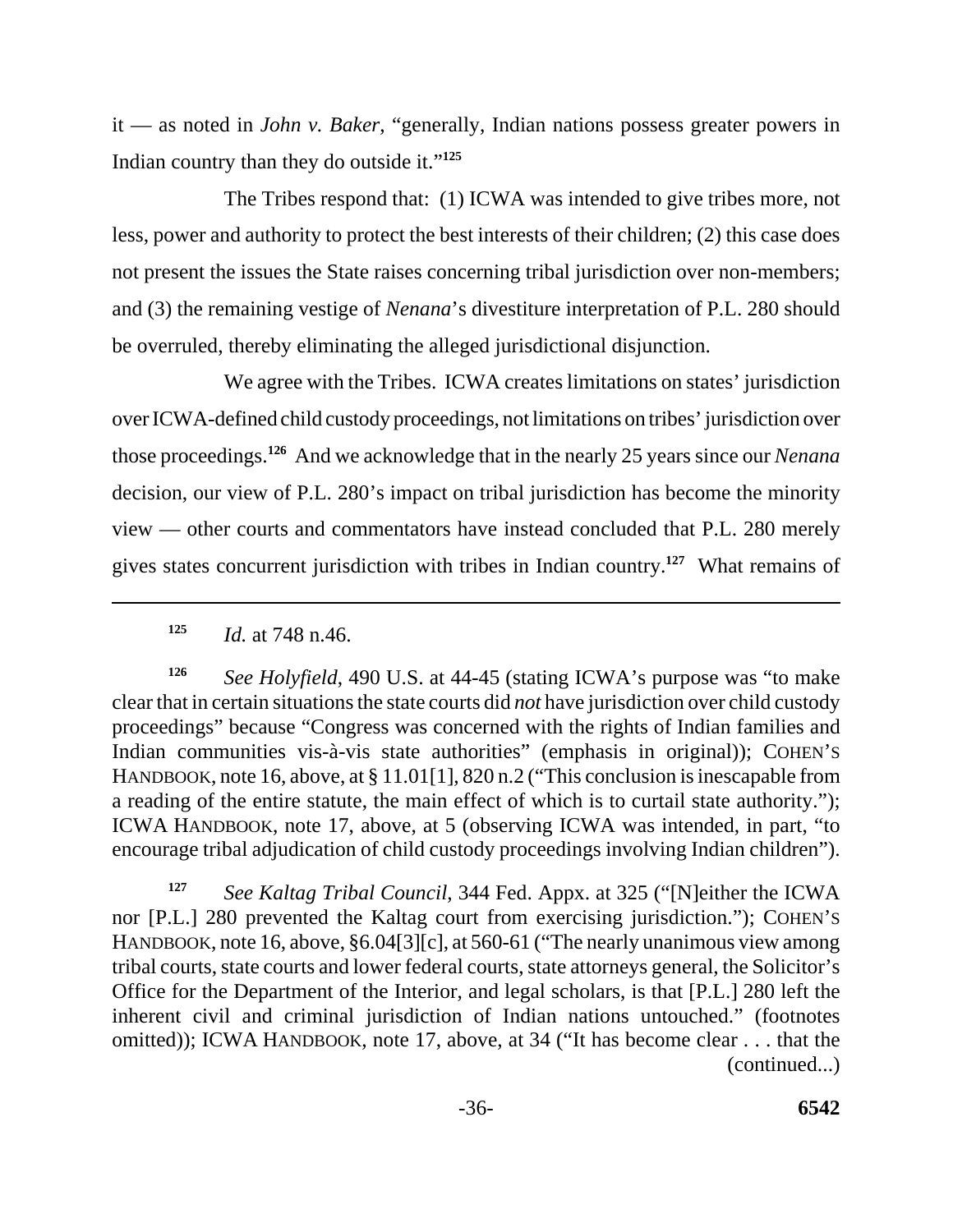*Nenana* must now be overruled. We adopt the view that P.L. 280 did not divest tribes of all jurisdiction under § 1911(a), but rather created concurrent jurisdiction with the State.

Accordingly, in light of our foundational decision *John v. Baker*, ICWA, federal case law regarding Alaska Native tribal sovereignty, and the absence of express contrary Congressional intent, we hold that federally recognized Alaska Native tribes that have not reassumed exclusive jurisdiction under § 1918(a) still have concurrent jurisdiction to initiate ICWA-defined child custody proceedings, both inside and outside of Indian country. Necessarily, federally recognized Alaska Native tribes are entitled to all of the rights and privileges of Indian tribes under ICWA, including procedural safeguards imposed on states**128** and § 1911(d) full faith and credit with respect to ICWAdefined child custody orders to the same extent as other states' and foreign orders.**<sup>129</sup>**

**<sup>127</sup>**(...continued)

**<sup>128</sup>***See, e.g.*, 25 U.S.C. § 1912(a) (2000) (requiring notice to Indian tribes); 25 U.S.C. § 1911(b) (providing Indian tribes with right to petition for transfer to tribal court); *id.* at § 1911(c) (providing Indian tribes with right to intervene); *see generally*  ICWA HANDBOOK, note 17, above, at 83-111.

**<sup>129</sup>***See John v. Baker*, 982 P.2d at 761-62 ("ICWA requires courts to extend full faith and credit to tribal court decisions involving 'child custody proceedings' as that term is defined by [ICWA]."). This case does not present a specific full faith and credit dispute and we do not need to discuss potential limitations on § 1911(d) full faith and (continued...)

retrocession provisions . . . permit Indian tribes to reassume exclusive jurisdiction over their children domiciled in Indian country, but these tribes can exercise concurrent jurisdiction over their children along with state courts and can exercise transfer jurisdiction under § 1911(b)  $\dots$ "); CASE & VOLUCK, note 77, above, at 394 ("[I]t is now generally agreed that [P.L. 280] does not deprive tribes of concurrent jurisdiction."); *id*. at 390 n.134 ("Retrocession does not seem to be required for tribal courts to exercise concurrent jurisdiction over child custody matters, because such jurisdiction was not surrendered to the state under P.L. 280.").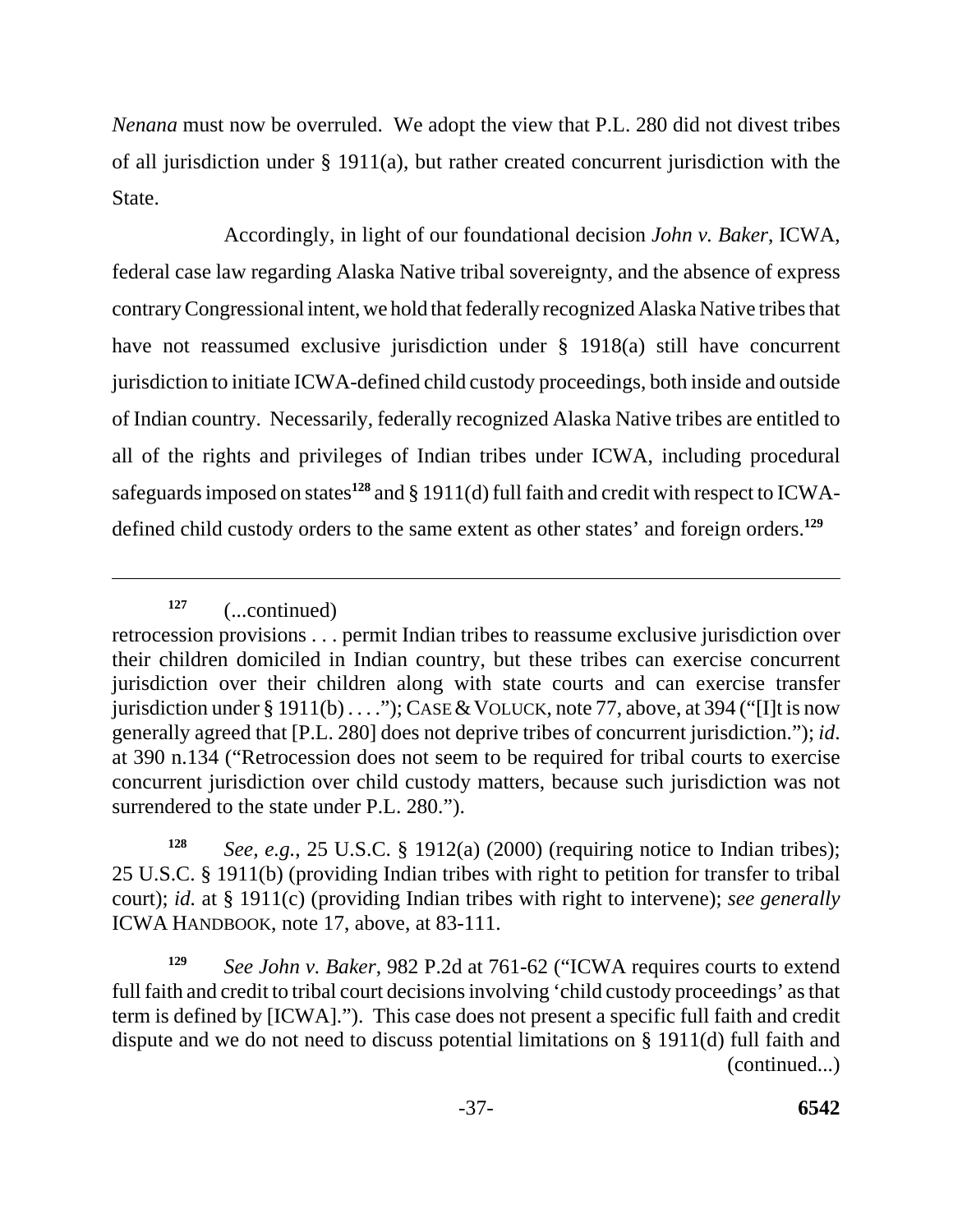We do not have before us sufficient facts to make determinations about specific limitations on inherent tribal jurisdiction over ICWA-defined child custody proceedings. The nature and extent of tribal jurisdiction in any particular case will depend upon a number of factors, including but not limited to: (1) the extent of the federal recognition of a particular tribe as a sovereign; (2) the extent of the tribe's authority under its organic laws; (3) the tribe's delegation of authority to its tribal court; and (4) the proper exercise of subject matter and personal jurisdiction. Among the many issues we are not deciding today are: (1) whether, parallel to ICWA § 1911(b) transfer jurisdiction limitations, parents of Indian children might have the right to object to tribal jurisdiction; (2) the extent of tribal jurisdiction over non-member parents of Indian children; and (3) the extent of tribal jurisdiction over Indian children or member parents who have limited or no contact with the tribe. We therefore do not need to address the varied hypothetical situations posited by the State as creating difficult jurisdictional questions — we leave those for later determinations under specific factual circumstances.

## **E. Our Decision's Impact On The Judgment For Declaratory And Injunctive Relief**

Our ruling is more limited than the declaratory relief entered by Judge Tan, and we therefore vacate that portion of the declaratory judgment going beyond today's decision. Today's decision should clarify any confusion about jurisdiction that may be held by federally recognized Alaska Native tribes to initiate ICWA-defined child custody proceedings. We are confident the State's agencies will follow our clarifying ruling without the need for further injunctive relief, and out of respect for the executive branch

**<sup>129</sup>**(...continued)

credit. *See, e.g.*, *Starr v. George*, 175 P.3d 50, 55-58 (Alaska 2008) (discussing due process requirement for orders afforded § 1911(d) full faith and credit).